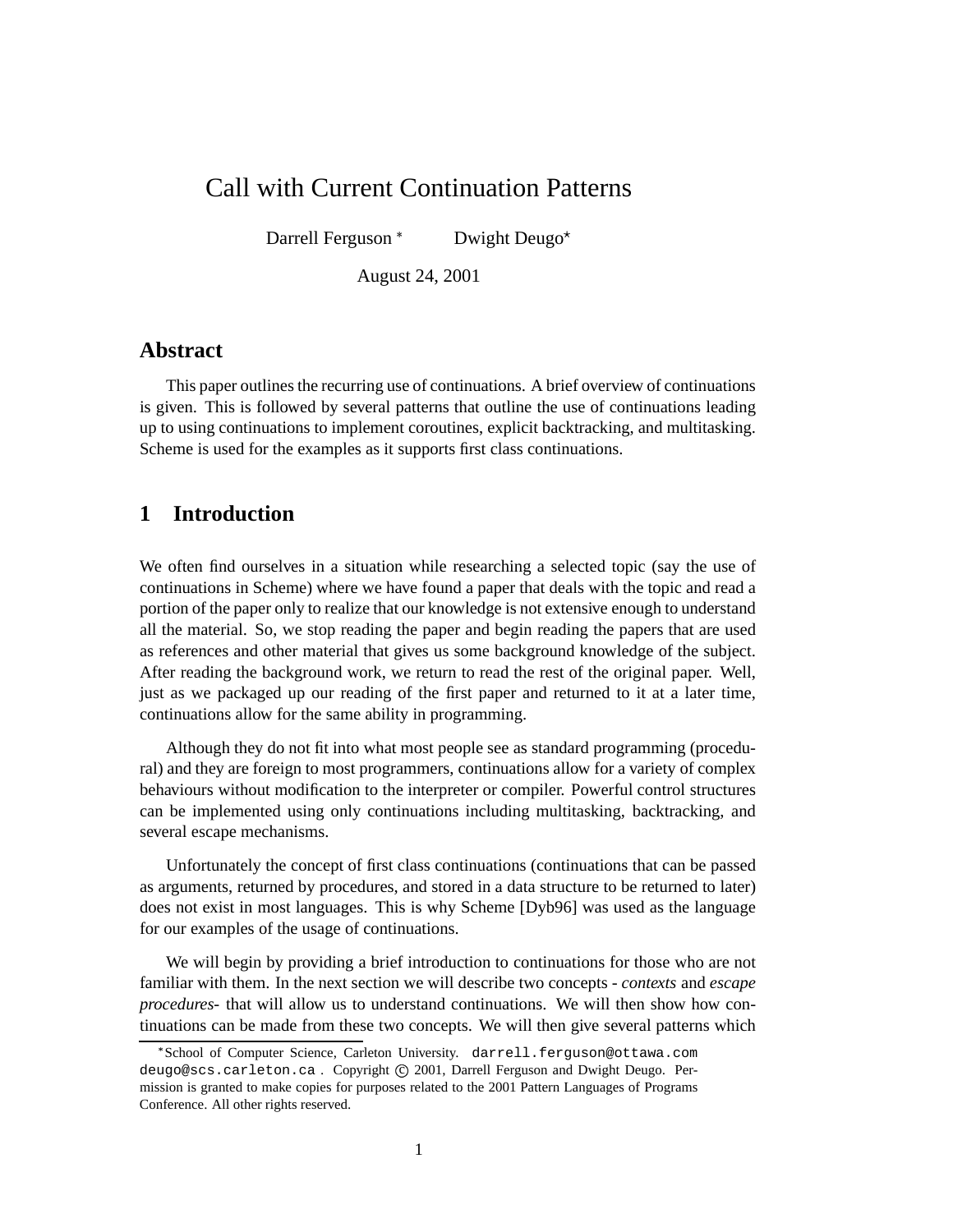demonstrate the recurring use of continuations ending with their use in coroutines[HFW86], explicit backtracking [FHK84] [SJ75] and multitasking [DH89].

#### **1.1 Continuations**

We will begin our discussion of continuations by defining the context of an expression as well as escape procedures. Our examples are taken from [SF89] and more information about these two concepts can be seen there.

#### **1.1.1 Contexts**

In [SF89] the *context* is defined as a procedure of one variable,  $\Box$ . To obtain the context of an expression we follow two steps; 1) replace the expression with  $\Box$  and; 2) we form a procedure by wrapping the resulting expression in a lambda of the form (lambda  $(\square)$  ... ). For example, we can take the context of  $(+ 5 6)$  in  $(+ 3 (* 4 (+ 5 6)))$  to be:

 $(lambda ( $\square$ )$  $(+3 (* 4 \Box))$ 

We can extend this by extending the first step of context creation. We can evaluate the expression with  $\Box$  and when evaluation can no longer proceed (because of  $\Box$ ), we will have finished the first step. To demonstrate this we will look at finding the context of  $(* 3 4)$  in:

 $(if (zero? 5)$  $(+ 3 (* 4 (+ 5 6)))$  $(* (+ (* 3 4) 5) 2))$ 

We begin by replacing (\* 3 4), giving us:

 $(if (zero? 5)$  $(+ 3 (* 4 (+ 5 6)))$  $(* (+ \square 5) 2))$ 

Continuing with the first step, we evaluate (zero? 5) to be false and choose to calculate the alternative part of the if statement. This gives us ( $*(+ \square 5)$ ). No more computation can take place so we continue to the second step and the context becomes:

 $(lambda (\Box))$  $(* (+ \square 5) 2))$ 

#### **1.1.2 Escape Procedures**

The *escape procedure* is a new type of procedure. When an escape procedure is invoked, its result is the result of the entire computation and anything awaiting the result is ignored.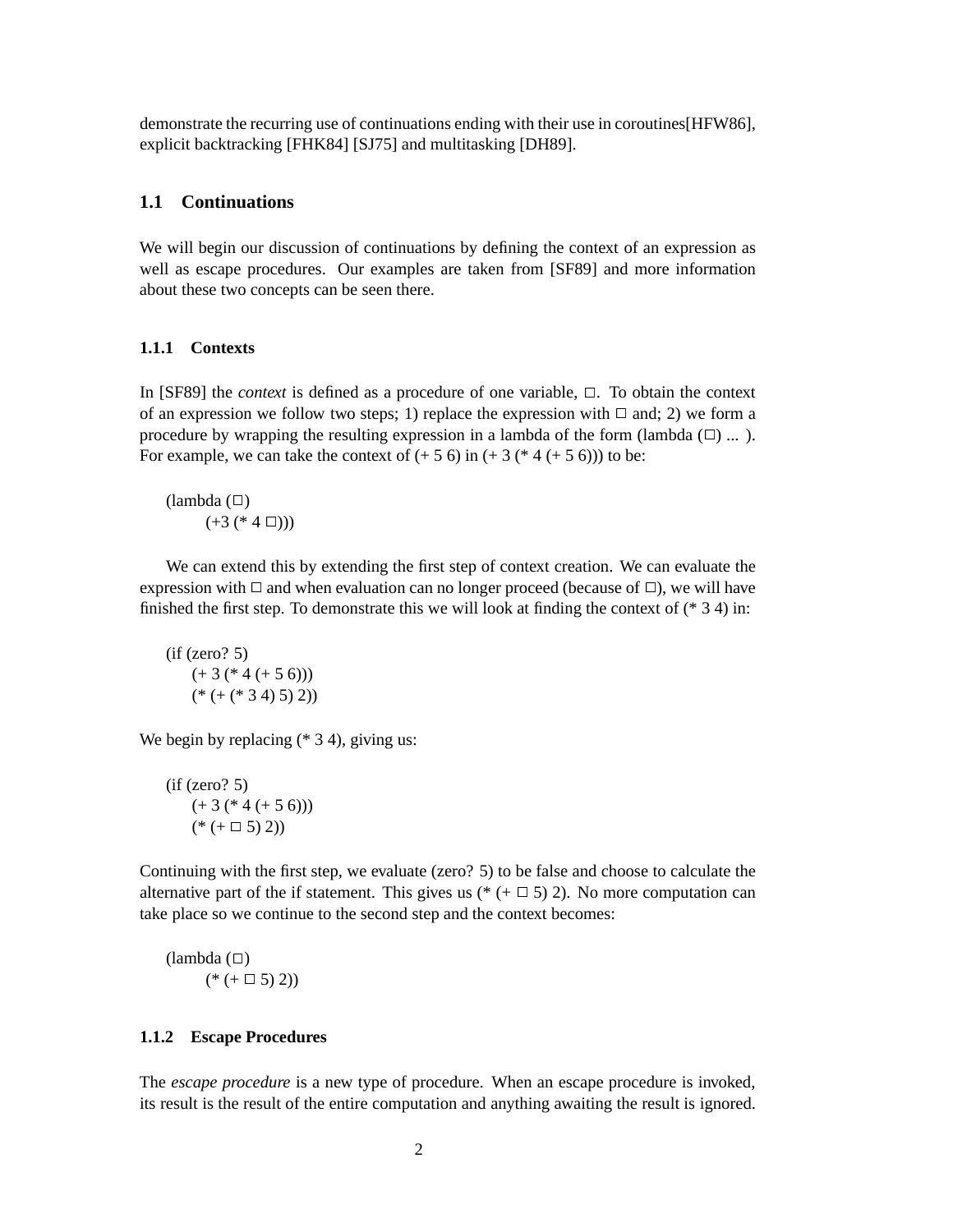The **error** procedure is an example of an escape procedure where everything that is waiting for the computation is discarded and an error message is immediately reported to the user.

Now let us assume that there exists a procedure **escaper** which takes any procedure as an argument and returns a similarly defined escape procedure [SF89]. An example of the **escaper** procedure would be:

(+ ((escaper \*) 5 2) 3)

The expression (escaper \*) returns an escape procedure which accepts a variable number of arguments and multiplies these arguments together. So, when  $((\text{escape }*) 5 2)$  is invoked, the waiting  $+$  is abandoned (due to the escape procedure) and 10 is returned [the result of  $(* 5 2)].$ 

In *Escape from and Reentry into Recursion* we will see a definition of the **escaper** function that is made using continuations.

#### **1.1.3 Defining Continuations**

The procedure **call-with-current-continuation** (which is usually shortened to **call/cc**) is a procedure of one argument (we will refer to this argument as a *receiver*). The *receiver* must be a procedure of one argument which is called a *continuation*.

The **call/cc** procedure forms a continuation by first determining the context of **(call/cc receiver)** in the expression. The escaper procedure shown in the previous section is then invoked with the context as an argument and this forms the continuation. The receiver procedure is then invoked with this continuation as its argument.

#### **Example**

If we take for example the expression:

 $(+ 3 (* 4 (call/cc r)))$ 

The context of (call/cc r) is the procedure:

 $(lambda (\Box) (+ 3 (* 4 \Box)))$ 

So the original expression can be expanded to:

 $(+ 3 (* 4 (r (escaper (lambda ( \Box) (+ 3 (* 4 \Box)))))))$ 

If we consider **r** to be **(lambda (continuation) 6)** the above works out to be:

 $(+ 3$  (\* 4 ((lambda (continuation) 6) (escaper (lambda  $(\Box)$  (+ 3 (\* 4  $(\Box))$ ))))))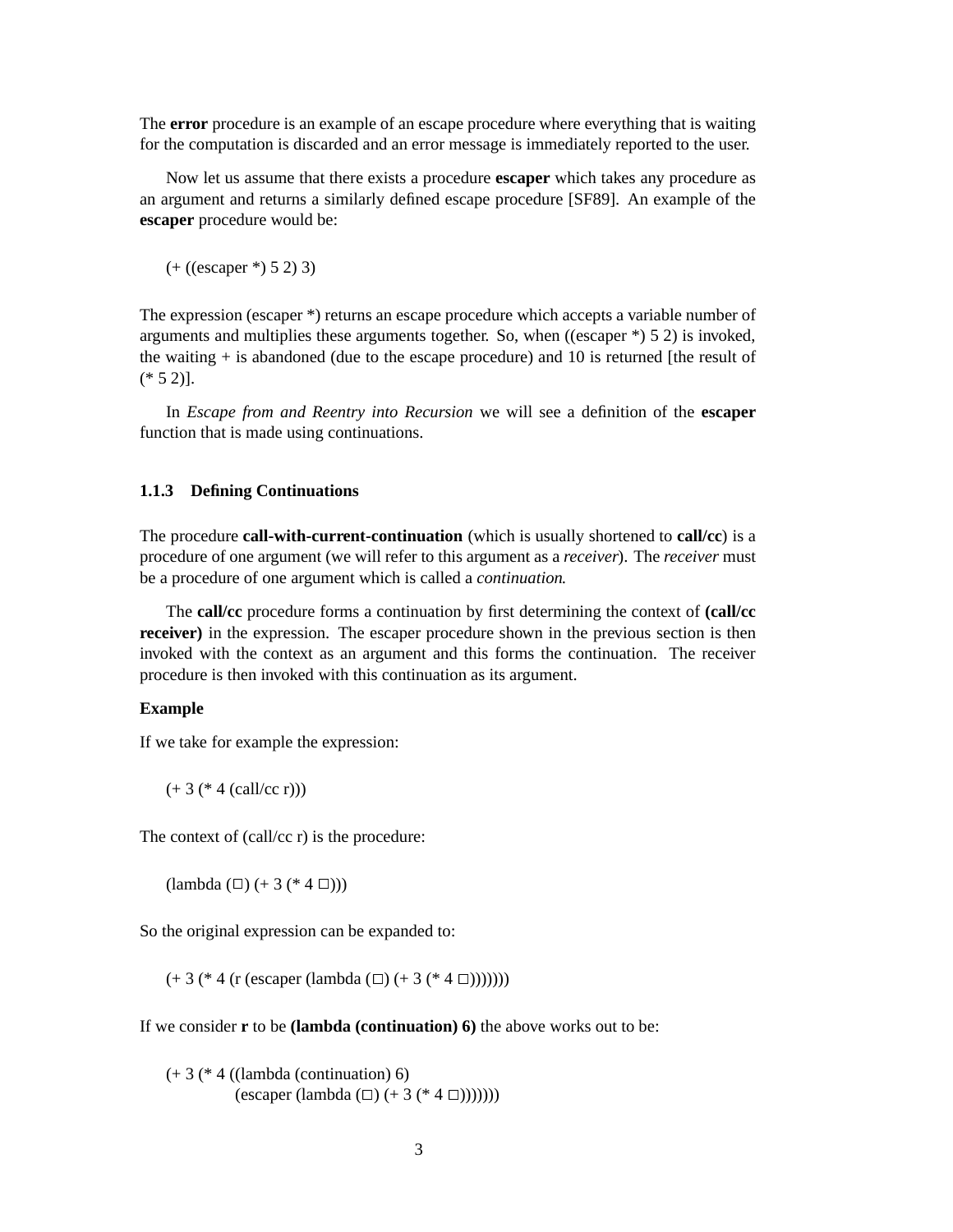The continuation (and escape procedure) is never used so:

((lambda (continuation) 6) (escaper (lambda  $(\square)$  (+ 3 (\* 4  $\square$ )))))

results in 6 and the entire expression returns  $27(3 + 4 * 6)$ . However if **r** was **(lambda (continuation) (continuation 6))**, we would have:

(+ 3 (\* 4 ((lambda (continuation) (continuation 6)) (escaper (lambda  $(\Box)$  (+ 3 (\* 4  $(\Box))$ ))))))

Since we invoke continuation on 6, we have:

((escaper (lambda  $(\square)$  (+ 3 (\* 4  $\square$ )))) 6)

Remember that the escaper procedure returns an escape procedure which abandons its context (so the + and \* waiting for the result of evaluating the escaper function are discarded). Although this still results in 27, the important point is the process of getting the result has been changed.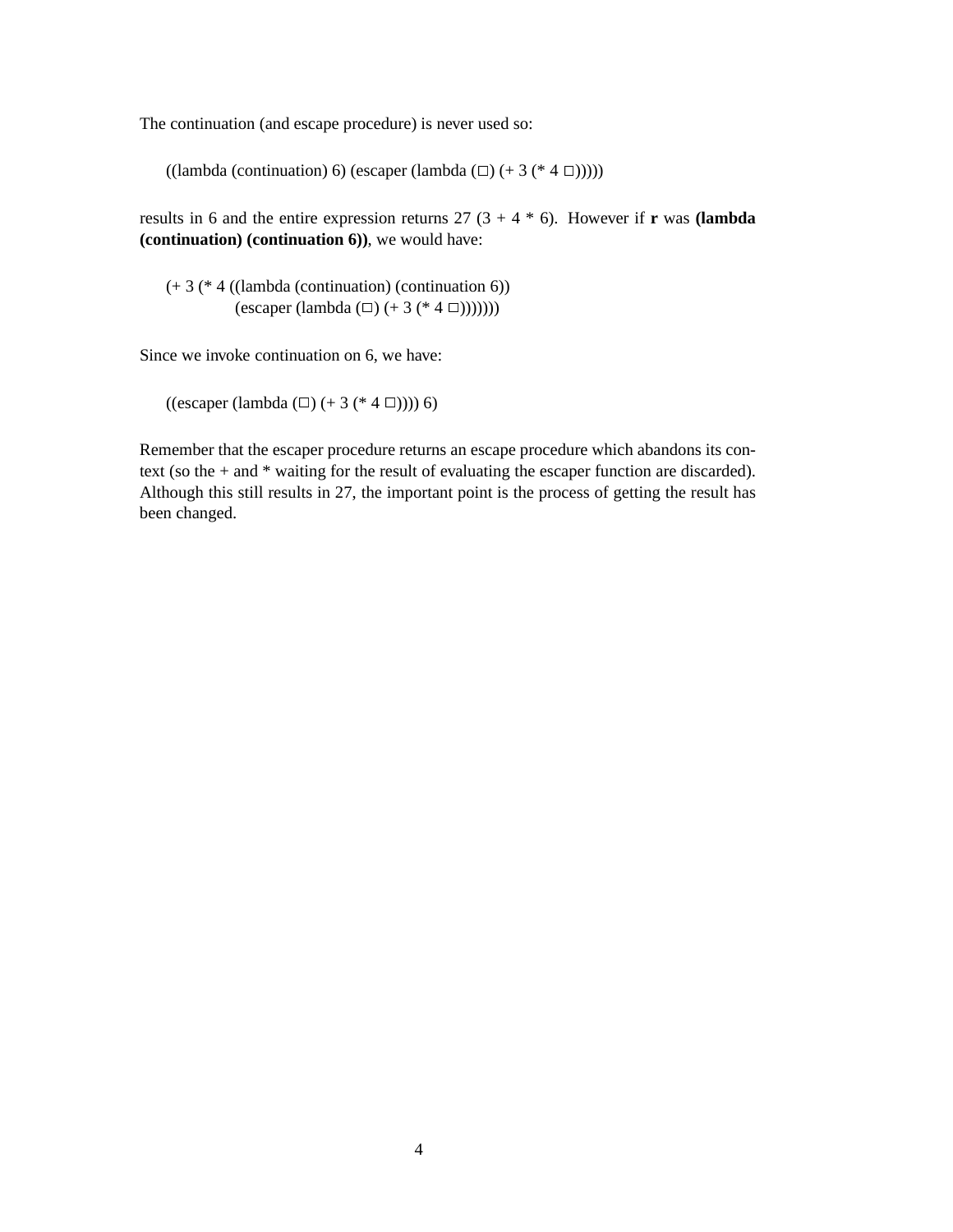## **2 The Patterns**

# **Escape from a Loop**

This pattern demonstrates the separation of code into a control structure (looping mechanism) and action (what to perform during each loop). Continuations are used for breaking out of the control structure. We use call/cc and a receiver function to get the escape procedure before entering the loop. Now the body of the loop has access to a function which will escape its context, breaking the loop.

#### **Context**

We have a system that can be looked at as a combination of two constructs, the control (looping mechanism) and action (what to perform during each loop).

### **Problem**

How do we break from our looping mechanism?

#### **Forces**

- Delegation of looping to a single reusable function allows for code reuse but stopping could be complicated.
- Copying the looping mechanism and merging it with each action results in duplicating code.
- Attempting to check the return value inside the loop mechanism each time the action is performed looking for a special return value to signal stopping the loop restricts what the function can return. If we change this special return value we must change every function that is passed into it.
- We want to keep knowledge of how the looping mechanism works away from the action to ensure that these parts are independent of each other.

#### **Solution**

We can use a continuation to store the context before entering the loop and use it as an escape procedure when the exit condition is met. We begin our procedure by creating a receiver procedure for a continuation (which we will use as our escape procedure). This receiver procedure will invoke the procedure that contains the looping mechanism with the action procedure to be invoked at each step passed in as an argument. This action procedure will be defined within the receiver procedure to enable access to the exit-procedure (due to the lexical scoping). Terminating the infinite loop can be accomplished by invoking the escape procedure (the continuation) inside the single action procedure with whatever exiting value is wanted when the exiting condition(s) is/are met.

#### **Sample Code**

An infinite loop can be made by creating a procedure that takes a procedure as an argument. This function would have a locally defined looping function that 1) calls the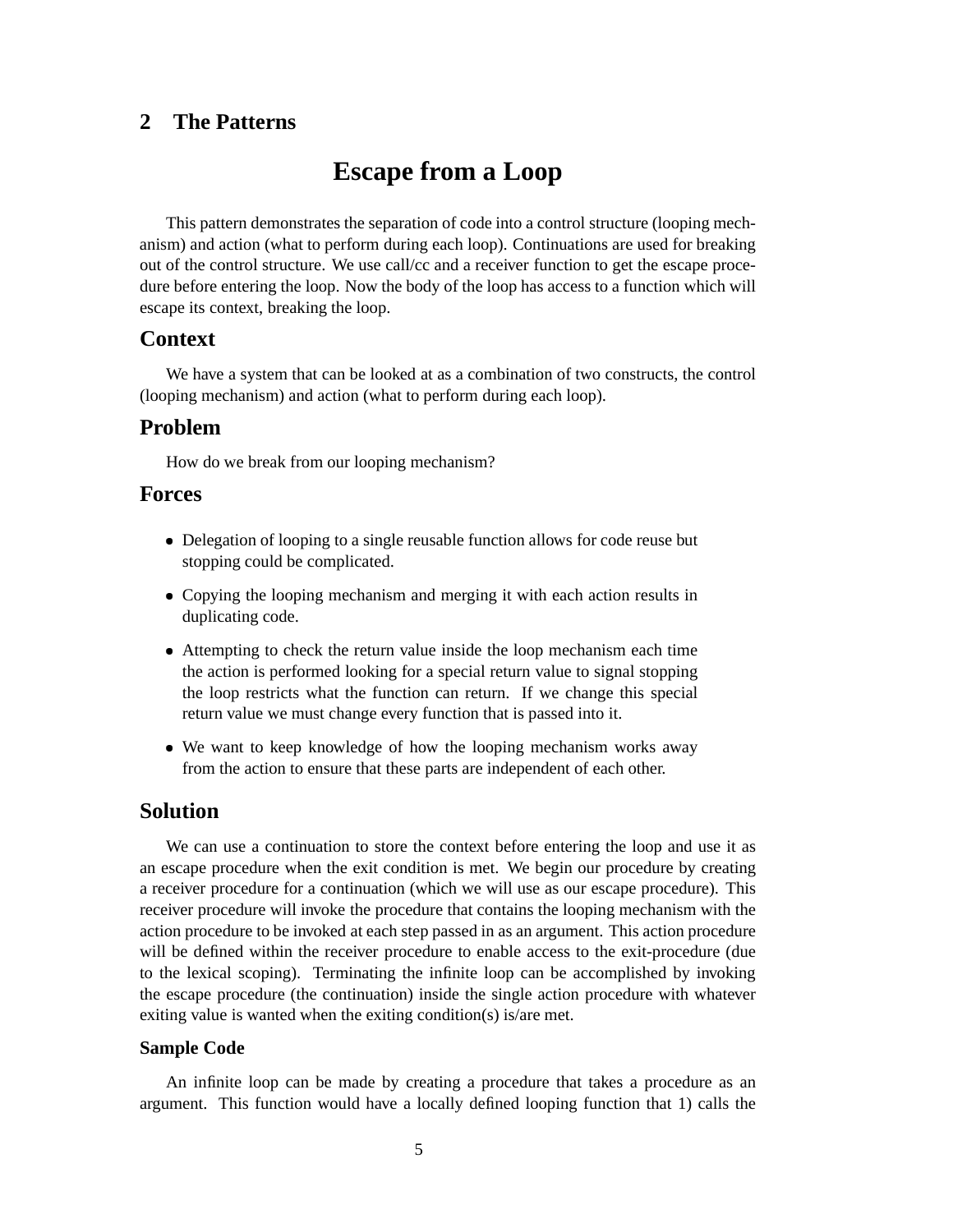original procedure passed in; and 2) recursively calls itself. We could also place any code that should be executed during each loop (before or after the action) in this procedure. With these parts shown in italics, the looping procedure would be:

```
(define infinite-loop
    (lambda (procedure)
         (letrec ((loop (lambda ()
                   ... code to execute before each action ...
                   (procedure)
                   ... code to execute after each action ...
                   (log(p)))
              (loop))))
```
We will now look at the structure of an action procedure with the parts of the procedure to be filled in shown in italics.

```
(define action-procedure
    (lambda (args )
          (let ((receiver (lambda (exit-procedure)
                               (infinite-loop
                                     (lambda ()
                                           (if exit-condition-met
                                              (exit-procedure exit-value )
                                              action-to-be-performed )))))))
                     (call/cc receiver))))
```
### **Example**

Using the definition of **infinite-loop** with no code added before or after the action, we can create a procedure which counts to **n** (displaying each number it counts). At **n**, the function will escape the loop and return *n*.

```
(define count-to-n
    (lambda (n)
       (let ((receiver (lambda (exit-procedure)
                         (\text{let } ((count 0))(infinite-loop
                                    (lambda ()
                                          (if (= count n)(exit-procedure count)
                                                 (begin
                                                      (write-line "The count is: ")
                                                      (write-line count)
                                                      (set! count (+ count 1))))))))))(call/cc receiver))))
```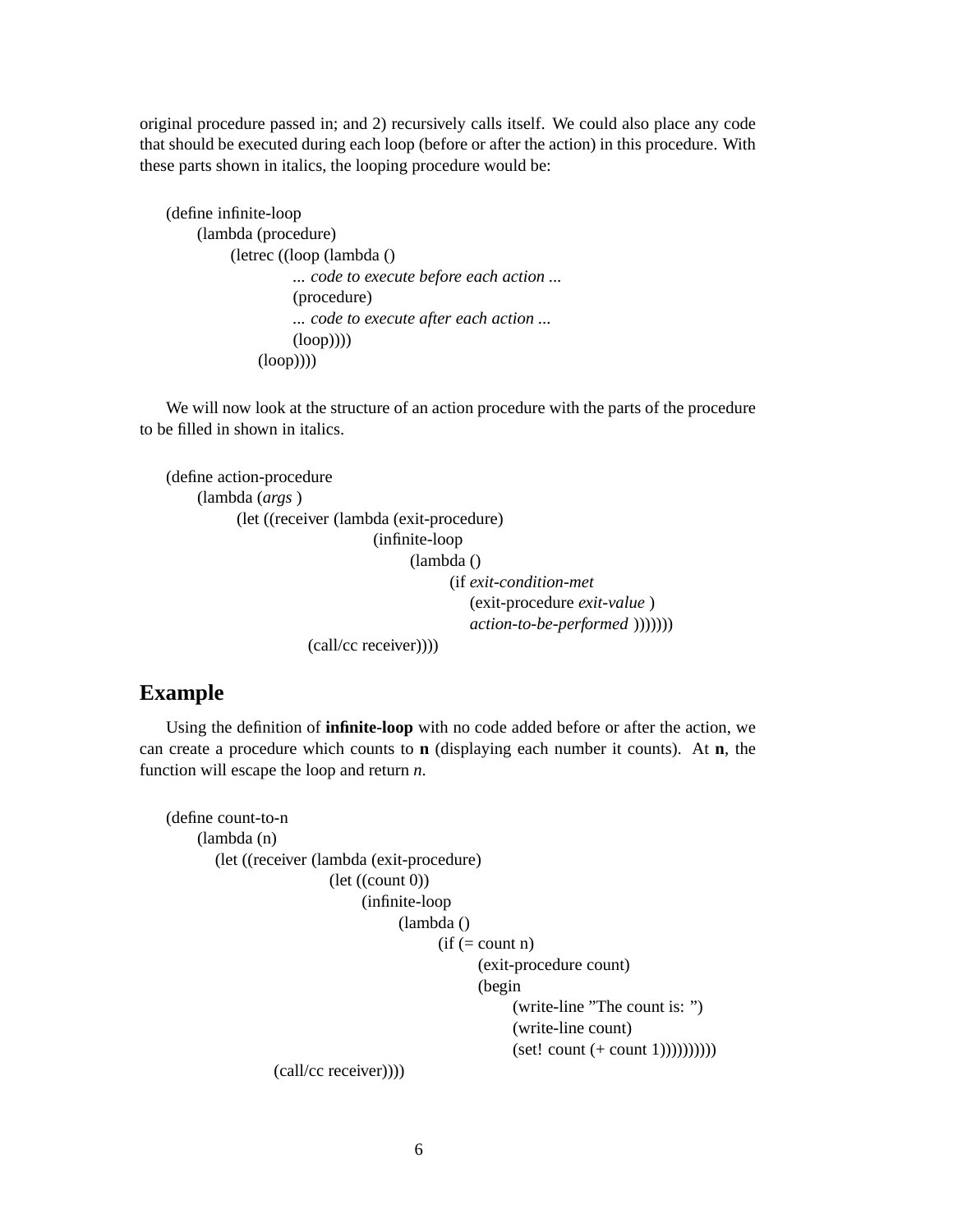## **Rationale**

We have now broken up our procedure into two parts, the control (loop) and the action. Using call/cc, we have a way of stopping the infinite loop. Since our looping mechanism has been separated from our action we are able to use the same looping mechanism with different action procedures and we can add default behaviour to be performed during each iteration of the loop without having to modify each action procedure.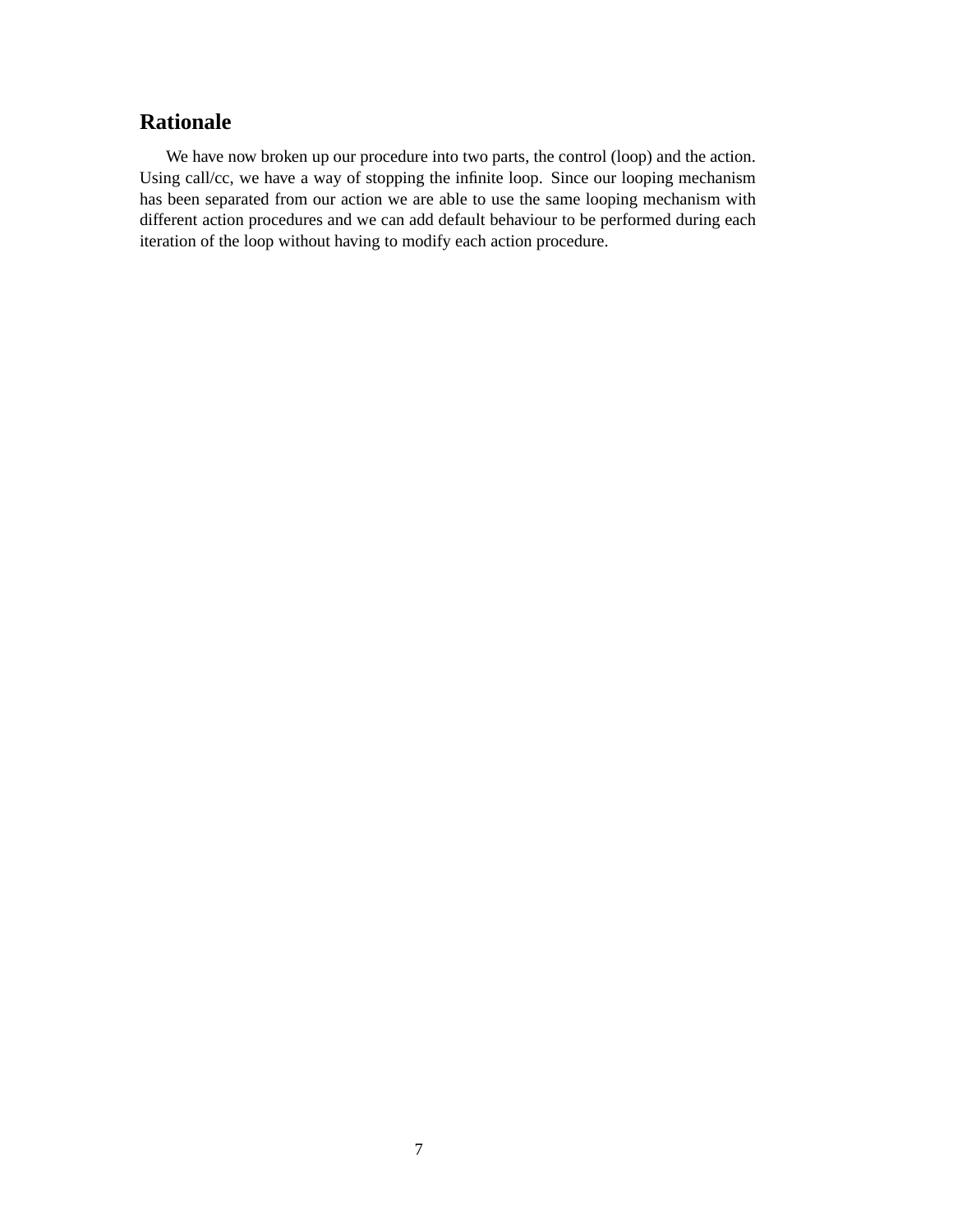# **Escape from Recursion**

This pattern presents a solution to escaping from a recursive computation. Similar to the *Escape from a Loop* , we create an escape procedure in the context before entering the recursive computation and use this procedure if a break condition is met.

#### **Context**

We are writing a recursive procedure. Our domain makes it possible that we will know the final result without completing the computation.

#### **Problem**

How do we escape from a recursive computation?

### **Forces**

- Exiting out of a computation (discarding the computation that has been built up) will make the procedure extremely efficient for special cases (possibly avoiding all computation).
- You may lose readability by adding complexity to the procedure.
- Building a recursive computation will also temporarily build up stack space which can normally be avoided with a language that supports tail-recursion.

#### **Solution**

We can use **call/cc** and a receiver function to create an escape function with the context before any of the computation is recursively built up. We can then perform the normal recursive function using a recursive helper function defined within the receiver function (to provide access to the continuation). If the special condition is met, the continuation is invoked with the desired exit value.

#### **Sample Code**

We will now look at the structure of a recursive procedure using **call/cc** to exit out of the recursive computation. The portions of the procedure to be filled in are shown in italics.

```
(define function
    (lambda (args )
        (let ((receiver
                  (lambda (exit-procedure)
                      (letrec ((helper-function
                                  (lambda (args )
                                     (cond
                                          (break-condition (exit-function exit-value ))
                                          other cases and recursive calls
                              (helper-function args )))))
                      (call/cc receiver))))
```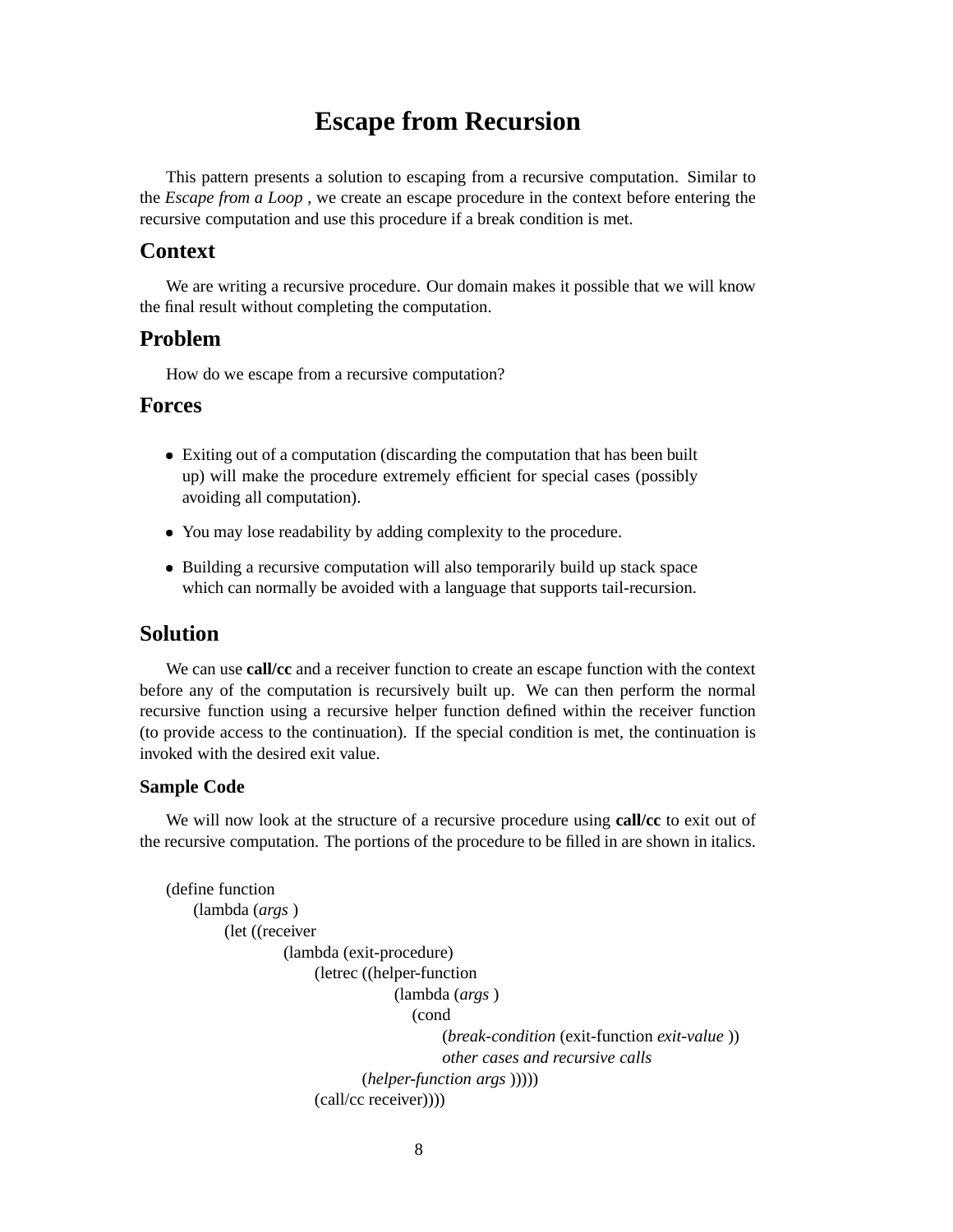## **Examples**

If we need to compute the product of a non-empty list of numbers, we know that if 0 occurs in the list the product will be 0. So, we can write product-list as:

```
(define product-list
    (lambda (nums)
         (let ((receiver
                 (lambda (exit-on-zero)
                      (letrec ((product
                                  (lambda (nums)
                                       (cond
                                           ((null? nums) 1)((zero? (car nums)) (exit-on-zero 0))
                                           (else (* (car nums)
                                                 (product (cdr nums)))))))(product nums)))))
         (call/cc receiver))))
```
If we take (product-list  $(1 2 3 0 4 5)$ ) we get:

 $\implies$  (product '(1 2 0 3 4))  $\implies$  (\* 1 (product '(2 0 3 4)))  $\implies$  (\* 1 (\* 2 (product '(0 3 4))))

And at this point, the exiting condition is met and we exit from the computation and return 0. Notice that the waiting multiplications were discarded.

We can apply this to deep recursion (tree recursion) as well. If we allow the list of numbers to contain lists of numbers and so on, we can rewrite product-list to be:

```
(define product-list
    (lambda (nums)
         (let ((receiver
                 (lambda (exit-on-zero)
                      (letrec ((product
                                  (lambda (nums)
                                      (cond
                                           ((null? nums) 1)((number? (car nums))
                                                   (if (zero? (car nums))
                                                        (exit-on-zero 0)
                                                        (* (car nums)
                                                           (product (cdr nums)))))
                                           (else (* (product (car nums))
                                                   (product (cdr nums)))))))(product nums)))))
                 (call/cc receiver))))
```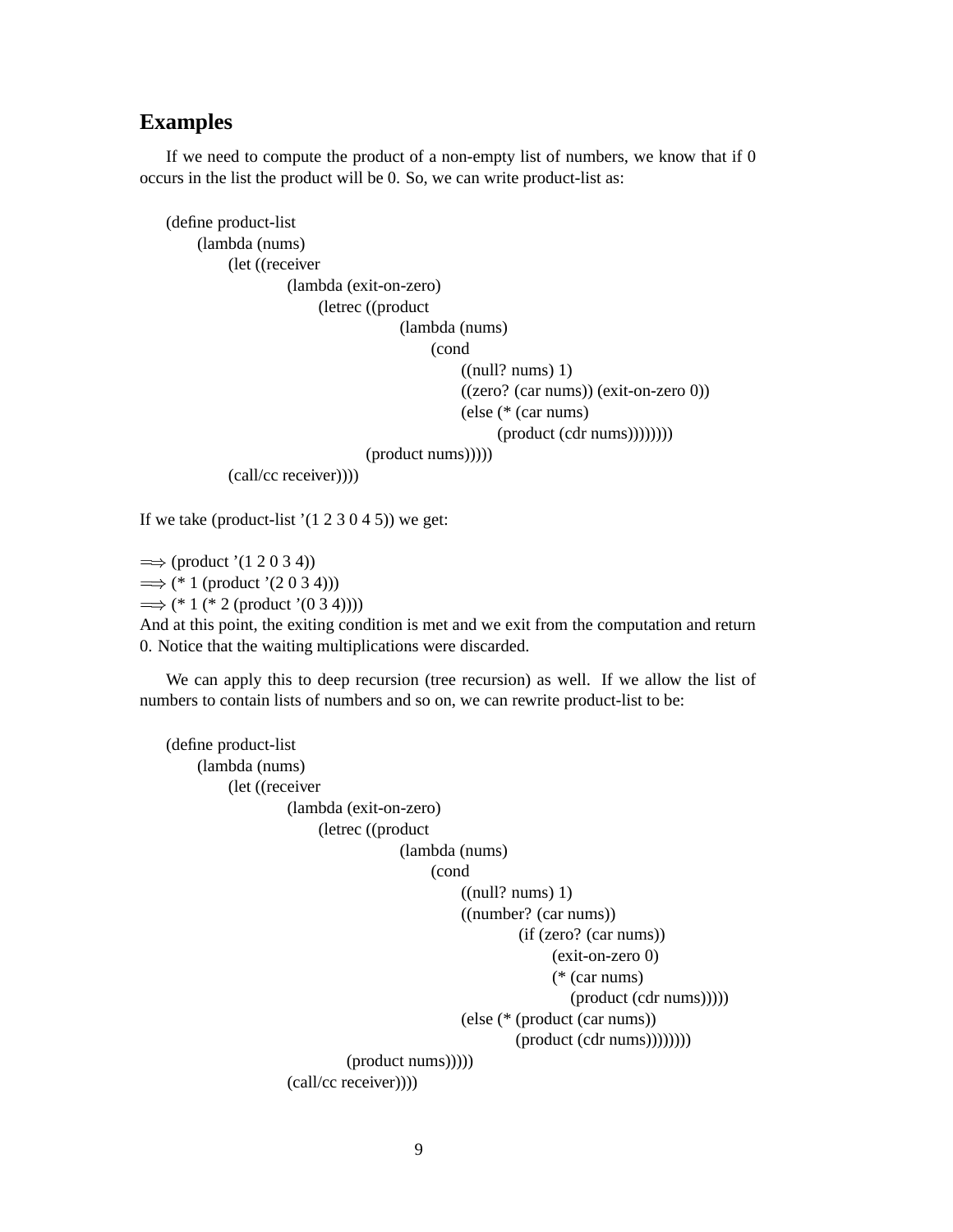## **Rationale**

Using **call/cc** to escape from the recursive process adds little code to the original recursive procedure. It also allows us to discard much of the unnecessary computation (sometimes all of the computation can be avoided).

## **Consequences**

A language that supports tail-recursion will allow you to write recursive functions that do not build up the stack (tail-recursive procedures). A tail-recursive procedure will keep a running result of the computation. This means that this pattern has little effect when escaping from a tail-recursive procedure. However, if the computation at each recursive call is expensive and the procedure will not build up a huge computation stack, this pattern can be used as an alternative to tail-recursion.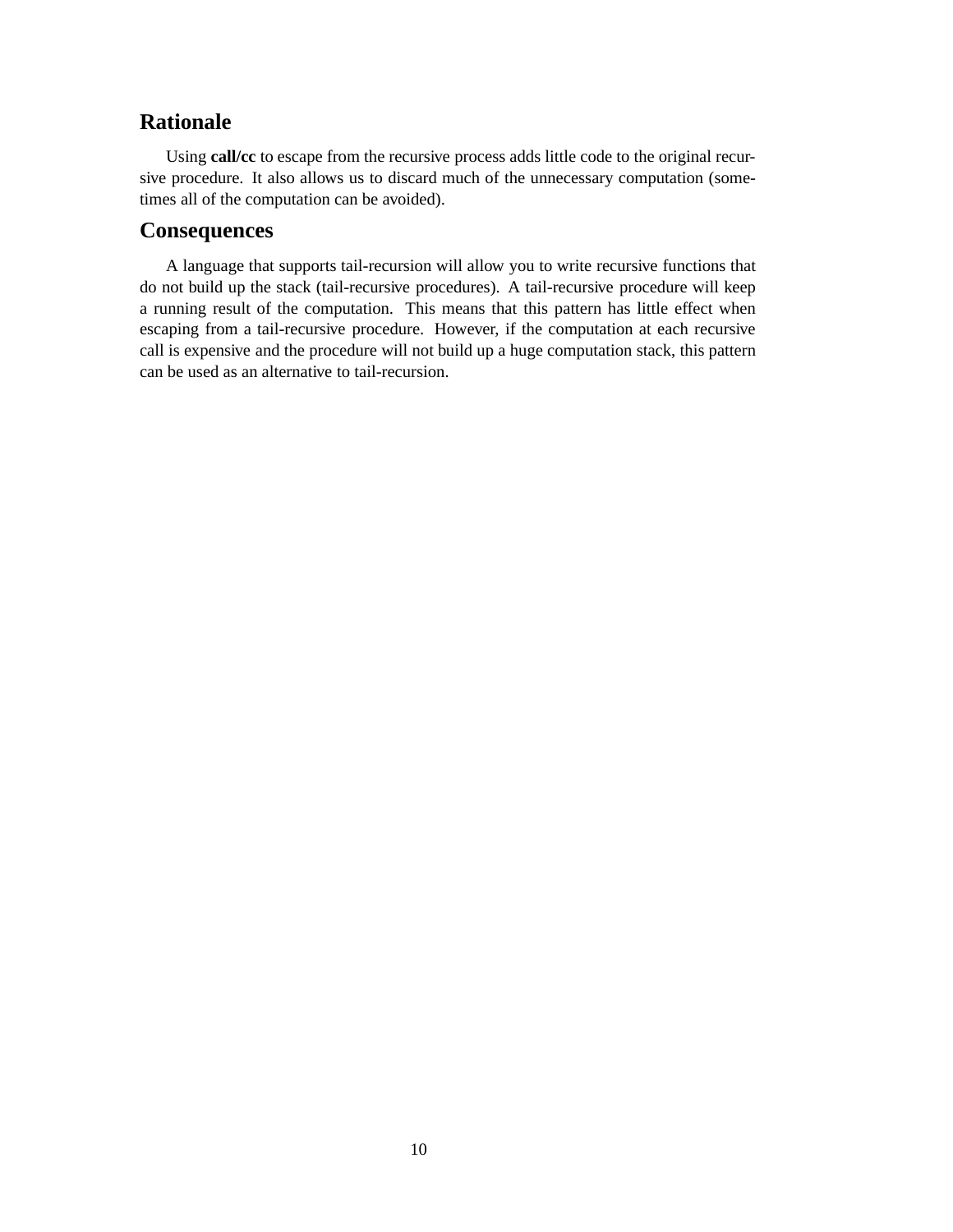# **Loop via Continuations**

This pattern presents a solution to creating a loop using continuations. We use call/cc to get an escape procedure which will return to the context of the beginning of the loop body. We can then use this escape procedure to escape from the current context back to the beginning of the body which we want to loop over.

#### **Context**

Although the *Escape from a Loop* pattern deals with escaping from an infinite looping mechanism, we can also face the situation where we want the ability to loop over a portion of a procedure or computation (which may be separated over portions of several procedures) until some condition is met.

#### **Problem**

How do we loop until condition is met using continuations?

#### **Forces**

- Other existing looping mechanisms such as the **for** or **while** loops are more common and are what programmers are used to.
- The existing **for** and **while** loops have to be contained within one procedure.
- Separating the mechanism for looping over several procedures may make the program more difficult to read.
- We may be able to write our program quicker or more easily by writing the code to perform one iteration without worrying about looping and adding the loop mechanism later.
- Looping can be added to portions of existing code with minimal effort and changes to the existing program.

#### **Solution**

We can create a loop by getting the continuation at the beginning of the portion of the procedure to be looped over and storing it in a temporary variable. If we determine that looping becomes necessary, we simply invoke the continuation. This will escape the current context and return to the beginning of the loop portion. Getting a handle on a continuation can be done easily with the identity function using the line **(call/cc (lambda (proc) proc))**.

For terminating the loop we will need some way of changing the state of the execution from a state which will continue the loop to one that will not (ie. the loop-condition becomes false). This can be done by the manipulation of variables which are defined outside of the loop. We can then use assignment (**set!**) to change this value. Another approach would be to add the current values to the continuation's argument.

When the portion of code to be looped over is separated amongst several procedures where we want to exit out of one of these procedures and start the loop over, we can simply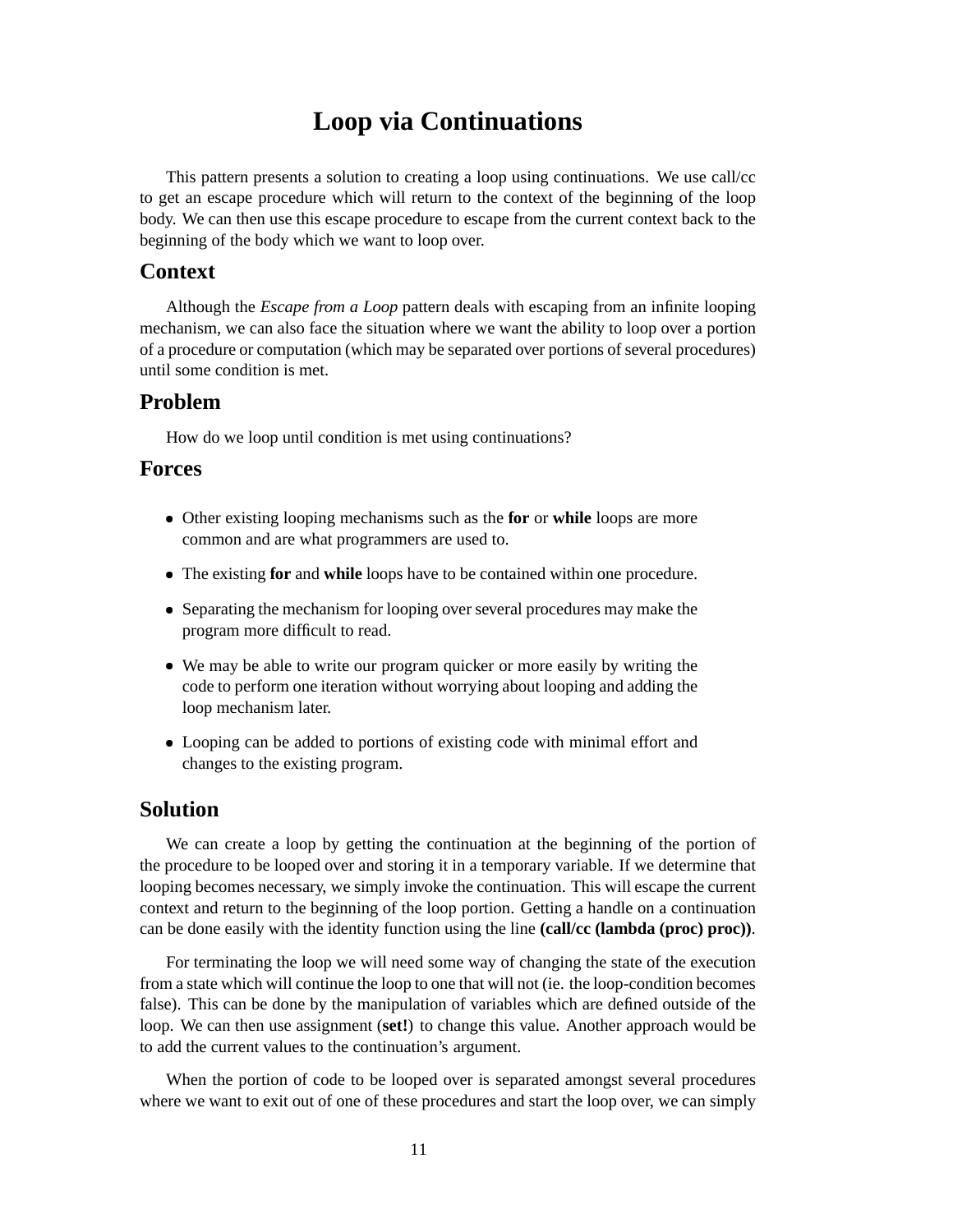pass the continuation along as an argument. Inside these functions, if the condition to return to the beginning of the loop is met, we simply invoke the continuation with itself as a parameter.

#### **Sample Code**

We will now look at the structure of the loop using **call/cc** . The portions of the procedure to be filled in are shown in italics.

```
(define partial-loop
    (lambda (args )
            ... preliminary portion ...
            (let ((continue (call/cc (lambda (proc) proc))))
                    ... loop portion ...
                     (if loop-condition
                         (continue continue)
                         ... final portion ... )))
```
The reason for invoking **(continue continue)** to loop is tricky. If we remember how **call/cc** works, we first get the context of the **call/cc** call. Here, that would be:

```
(lambda (\Box))(\text{let } ((\text{continue } \square))... loop portion ...
                 (if loop-condition
                      (continue continue)
                      ... final portion ... )))
```
Examining this, when we invoke **(continue \*\*some argument\*\*)** , whatever argument we apply will now become the value of **continue** . Since we are attempting to loop by continually returning to this point of execution it seems logical that we do not wish for this value to change so we pass the previous value of **continue** (which is our continuation) to be rebound to **continue** allowing us to repeatedly return to the same point of execution.

#### **Example**

Here is an example where we are given a non-empty list of numbers and we want to increment each element of the list by 1 until the first element is greater than or equal to 100. We will separate out the initial construction of the continuation to a separate function (labelled **get-continuation-with-values** ) for readability.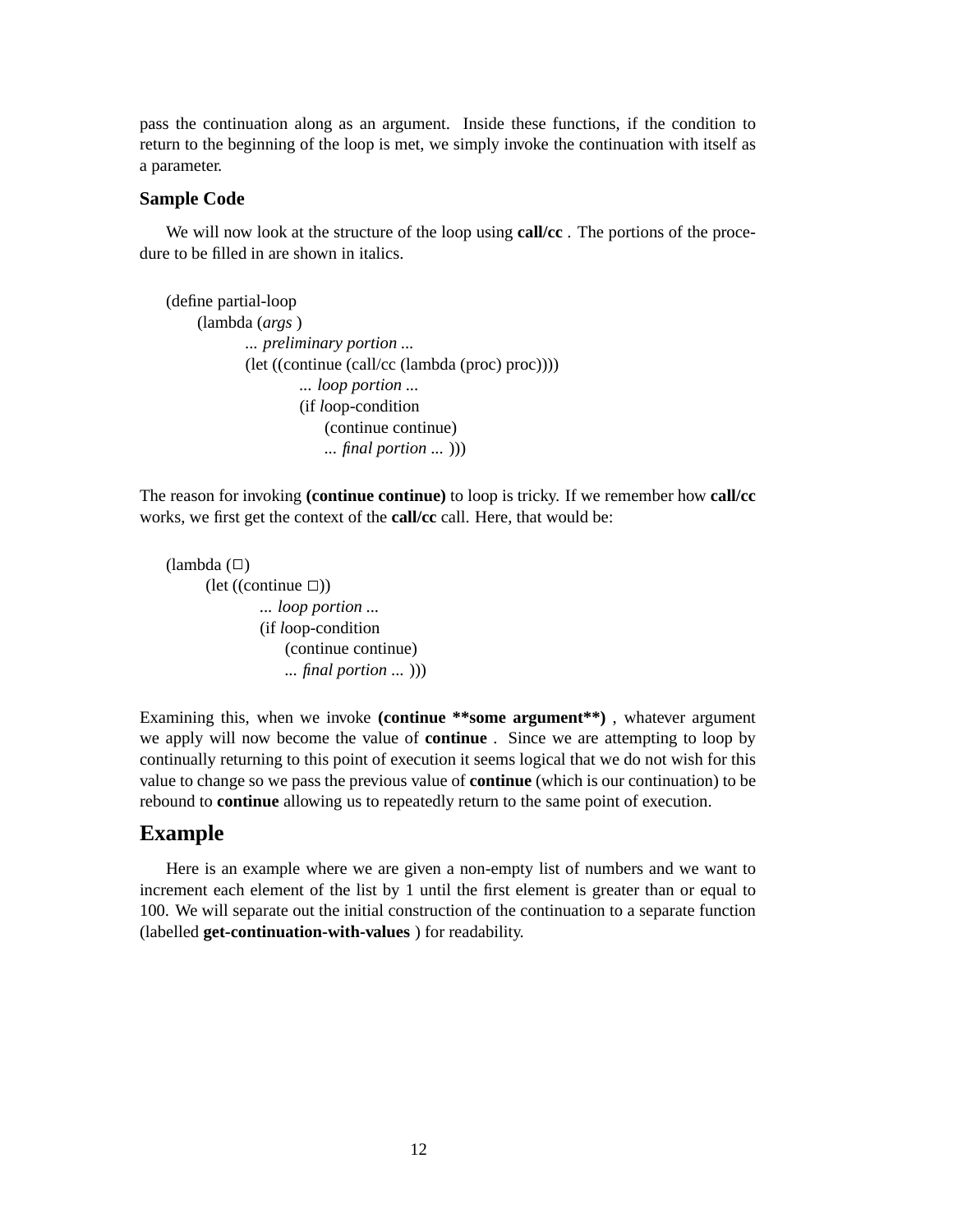```
(define get-continuation-with-values
    (lambda (values)
            (let ((receiver (lambda (proc) (cons proc values))))
                (call/cc receiver))))
(define loop-with-current-value
    (lambda (values)
         (let ((here-with-values (get-continuation-with-values values)))
              (let ((continue (car here-with-values))
                   (current-values (cdr here-with-values)))
                        (write-line current-values)
                        (i) (\lt (car current-values 100))
                            (continue (cons continue
```

```
(map (lambda (x) (+ x 1))
```
current-values)))

(write-line "Done!"))))))

If we attempted **(loop-with-current-value '(1 2 3))**, the first value of **here-with-values** would be the list (\*continuation\* 1 2 3). We then separate this into **continue** being \*continuation\* and **current-values** being '(1 2 3). The first time we execute the line **(continue (cons continue (map (lambda**  $(\mathbf{x})$  (+  $\mathbf{x}$  **1**)) **current-values**))), we would be rebinding **herewith-values** to be (\*continuation\* 2 3 4). We then hit that line again and go back to rebind **here-with-values** to (\*continuation\* 3 4 5). This continues until we get the **here-withvalues** bound to (\*continue\* 100 101 102) at which point we write the string "Done!" to the screen and exit.

## **Rationale**

The use of continuations to create the looping mechanism adds little code to create the loop and with a few comments in the code saying how the continuations are being used (to return to the beginning of the loop body) the program remains readable. With the code broken up into procedures, code can be reused in different loops that use this looping mechanism (passing in their own continuation to these procedures).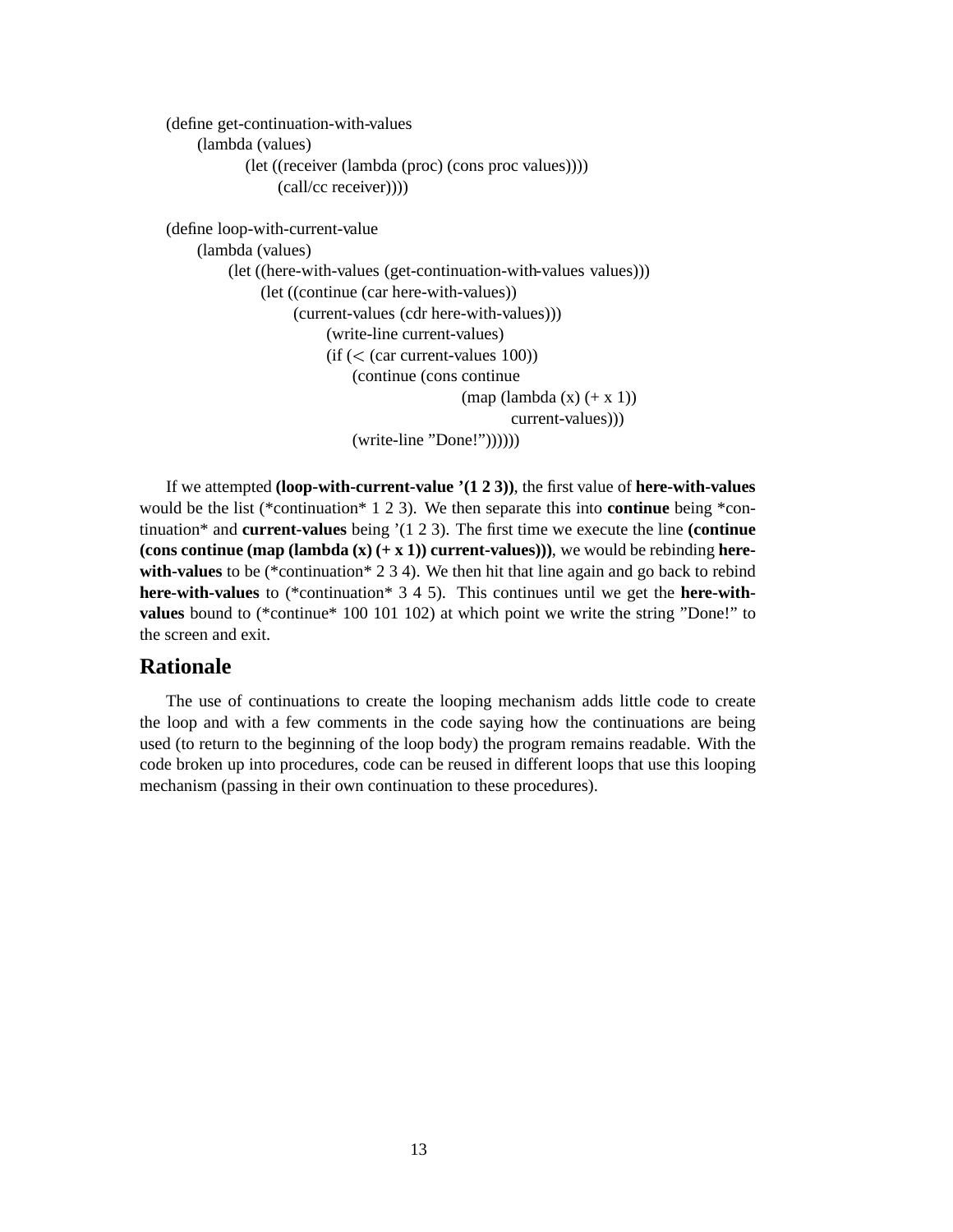# **Escape from and Reentry into Recursion**

This pattern presents a solution to the problem of escaping from a recursive process while allowing for the process to be reentered. We create a break procedure which will first store the current continuation in a specified scope and then escape from the recursive process. Invoking the stored continuation will continue the recursive process.

#### **Context**

We have a recursive computation (possibly deep or tree recursion) which we want to escape from but keep the ability to go back and continue the execution. This will allow for a programmer to debug his/her code by determining when special conditions are met. We can also use this tool to change the internal values of the function or possibly some external variables as the computation is progressing so that we can change the computation on the fly. For this pattern, the reentering of the computation can be instigated by the user.

#### **Problem**

How do you escape from a recursive computation while allowing for the ability to reenter at the point of exit?

#### **Forces**

- We want to minimize the amount of code modified and added while keeping the code readable. This will allow for this feature to be removed easily if it is being done for debugging purposes.
- We want to avoid modifications to the interpreter/compiler in adding this ability (we do not want a full debugging facility).

## **Solution**

We will use for our solution, the **escaper** procedure from [SF89] to escape the current computation and **call/cc** to store the context that we are breaking from so that it can be reentered. We will need a **break** procedure as well as a **resume-computation** procedure, both of which will need to be globally accessible. The **break** procedure should do two things; 1) store the current continuation and 2) stop the current computation. The **break** procedure can also take in a value which will be passed in to the continuation when it is resumed. The **resume-computation** procedure will, as the name says, resume the currently escaped computation. If we have these functions it should be a simple matter of insterting a break when we wish to halt execution.

In creating the **break** procedure we will begin by looking at the second requirement. We have already discussed escape procedures and [SF89] gives a definition of the **escaper** procedure. We can use this procedure to escape the current computation. As for first part of the break, we need to begin by getting the current continuation (done simply through the use of call/cc with a receiver function). Looking ahead at the **resume-computation** procedure, we can see that invoking this procedure should invoke the continuation that **break** stored with the argument that was passed in originally. So, we can have **break** set the **resumecomputation** procedure to be **(lambda () (continuation arg))**.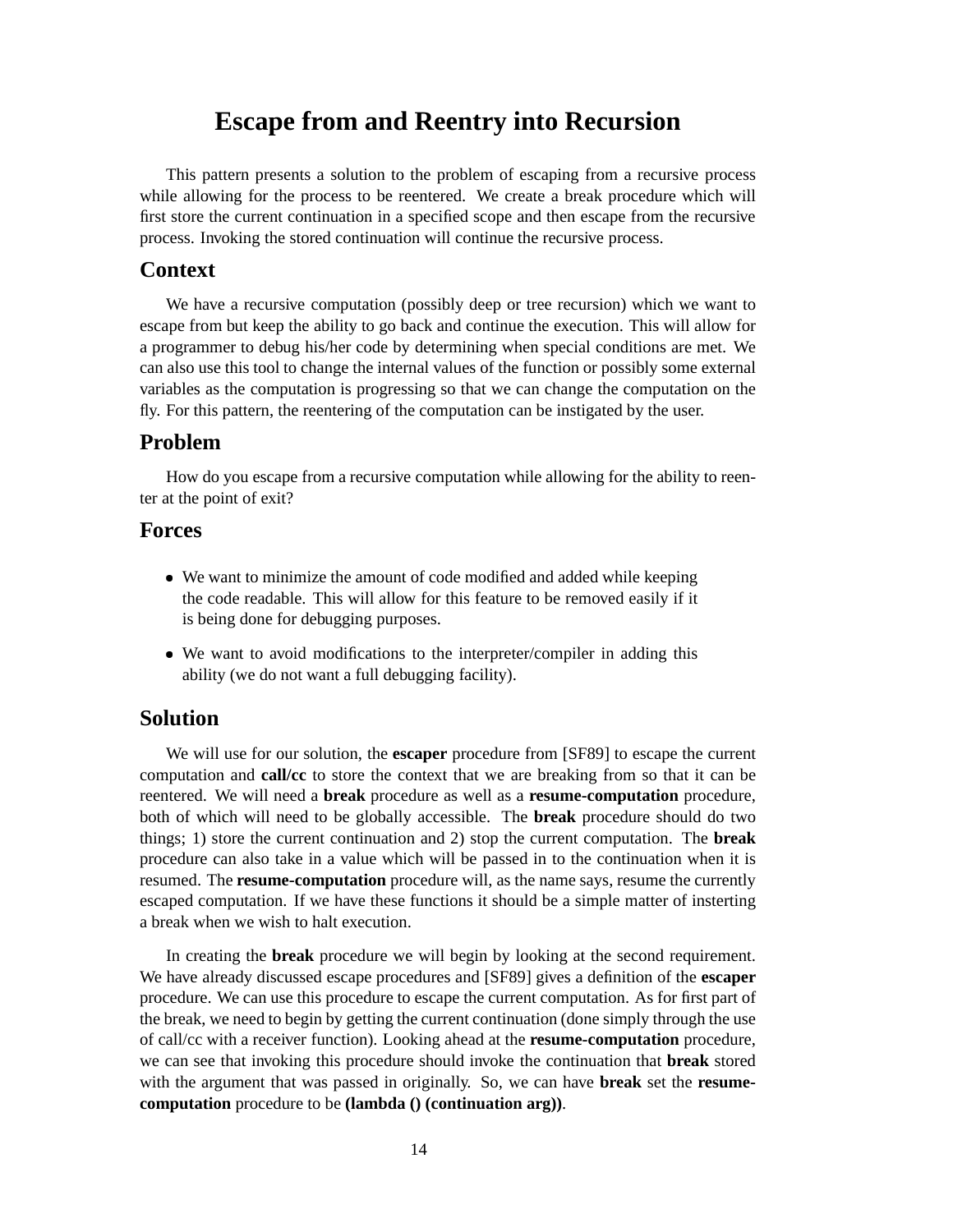#### **Sample Code**

The break procedure would be:

(define break (lambda (arg) (let ((exit-procedure (lambda (continuation) (set! resume-computation (lambda () (continuation arg))) (write-line "Execution paused. Try (resume-computation)")  $((\text{escape} (\text{lambda } () \text{ arg}))))))$ (call/cc exit-procedure))))

However, we will need to initialize **resume-computation** to some temporary procedure (which will be overwritten the first time that break is invoked). So we will define it to be **(lambda () "to be initialized")**.

We will now create the **escaper** procedure mentioned in Section 1.1.2. To begin, we will need to store a continuation (which we will call **escape-thunk**) with the context **(lambda**  $(\Box)$   $(\Box)$ ). This can be done by first assigning it to some procedure:

(define escape-thunk (lambda () "escape-thunk Initialized"))

We then need to create a receiver function for a continuation which will assign the continuation to be our **escape-thunk**.

(define escape-thunk-init (lambda (continue) (set! escape-thunk continue)))

And we simply need to create the continuation using **call/cc** with this receiver function.

((call/cc escape-thunk-init))

The **escaper** procedure can then be defined as:

```
(define escaper
    (lambda (procedure)
          (lambda args
                (escape-thunk (lambda () (apply procedure args))))))
```
#### **Example**

An example of this pattern would be the flatten-list procedure below which will escape every time a non-list argument is passed to the function.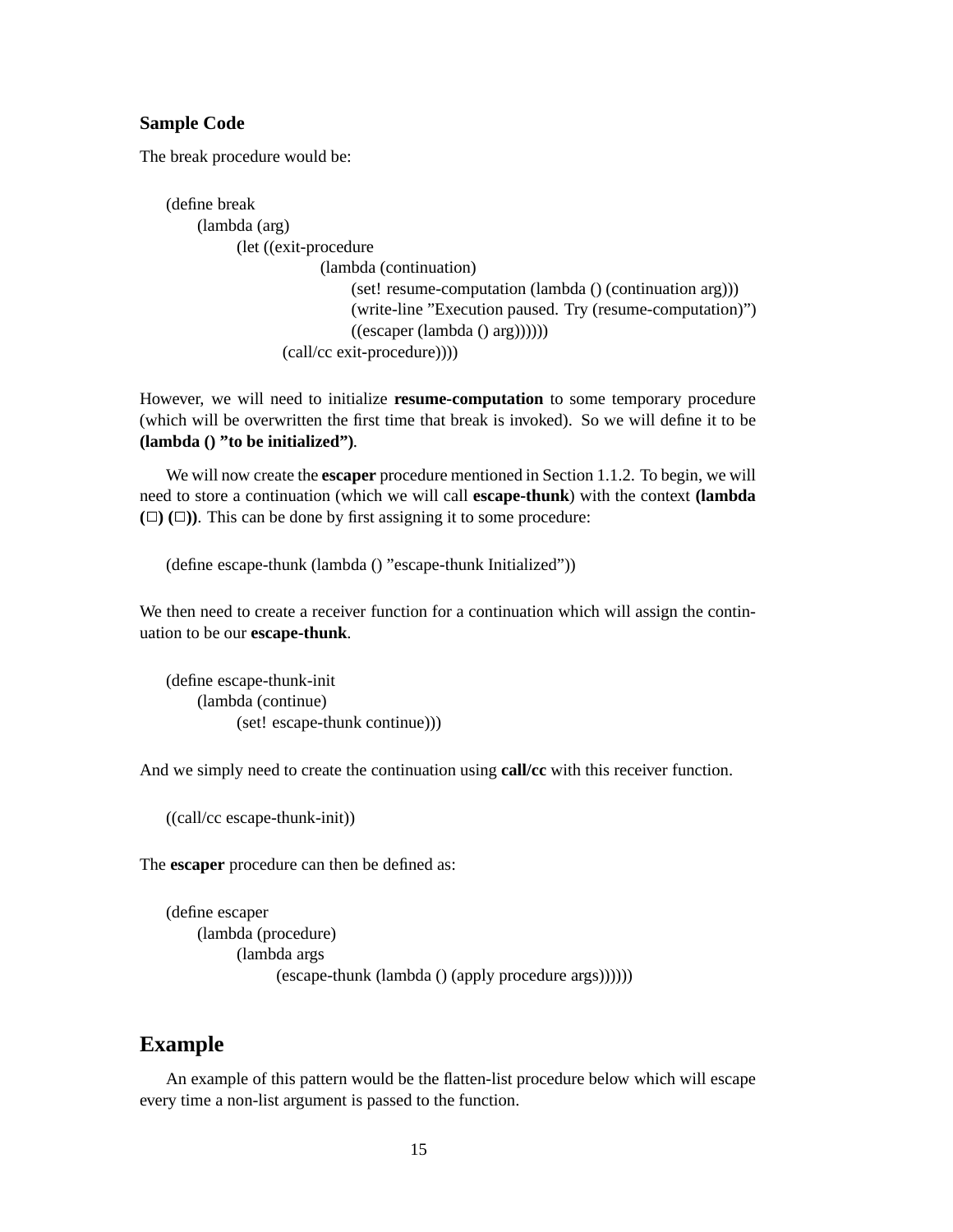```
(define flatten-list
     (lambda (arg)
          (cond
                  ((null? arg) '())((not (list? arg)) (list (break arg)))
                  (else
                       (append (flatten-list (car arg))
                                 (flatten-list (cdr arg)))))))
```
And the output of running **(flatten-list '(1 2 3))** will be:

1 ]= (flatten-list '(1 2 3)) "Execution paused. Try (resume-computation)" ;Value: 3 1 ]= (resume-computation) "Execution paused. Try (resume-computation)" ;Value: 2 1 ]= (resume-computation) "Execution paused. Try (resume-computation)" ;Value: 1 1 ]= (resume-computation) ;Value 3: (1 2 3)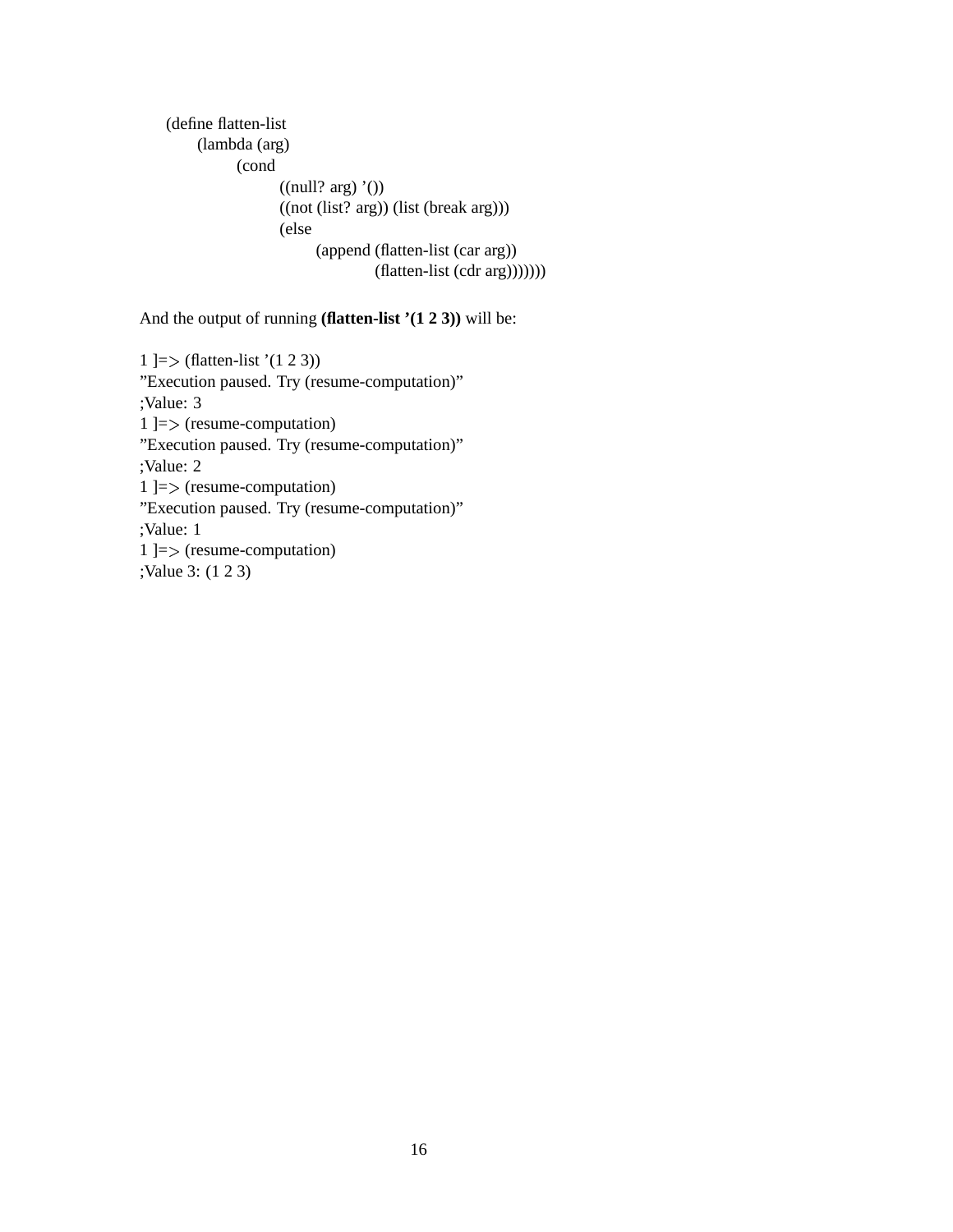# **Coroutines**

Coroutines allow for sequential control between procedures. Using call/cc, we obtain the current context of a procedure and store it so it can later be invoked.

## **Context**

The process of many programs can be viewed as the passing of control sequentially among several entities. A good analogy is to compare this to many traditional card games where each player takes his/her turn and then passes control to the next person.

## **Problem**

How do we allow sequential control among several entities?

## **Forces**

- Having each entity's process in one procedure allows us to view each process in one place.
- Breaking each entity's process up into many small procedures that force the sequential control becomes difficult to trace through for the programmer and difficult to change the process of control.
- Using a mechanism such as threads and semaphores may have a high overhead or may not be available.
- The switching of threads is traditionally done at a lower level and to design the threads to wait until called upon to act would be complex and hard to follow.

## **Solution**

We can use continuations to implement coroutines. Coroutines allow for interruption of a procedure as well as resuming an interrupted procedure. We will begin by creating a coroutine for each entity that will share control. The **coroutine-maker** (as defined in [SF89]) will take as its argument a procedure that represents the body or actions of the entity. This *body-procedure* will take two arguments, a *resumer* procedure that will be used to resume the next coroutine in order and an initial value.

The **coroutine-maker** will create a private **update-continuation** function to be used to store the current continuation of the procedure. Each time the coroutine is invoked with a value, it passes that value to its continuation. When a coroutine passes control to another coroutine, it updates its current state to its current continuation and then resumes the second coroutine.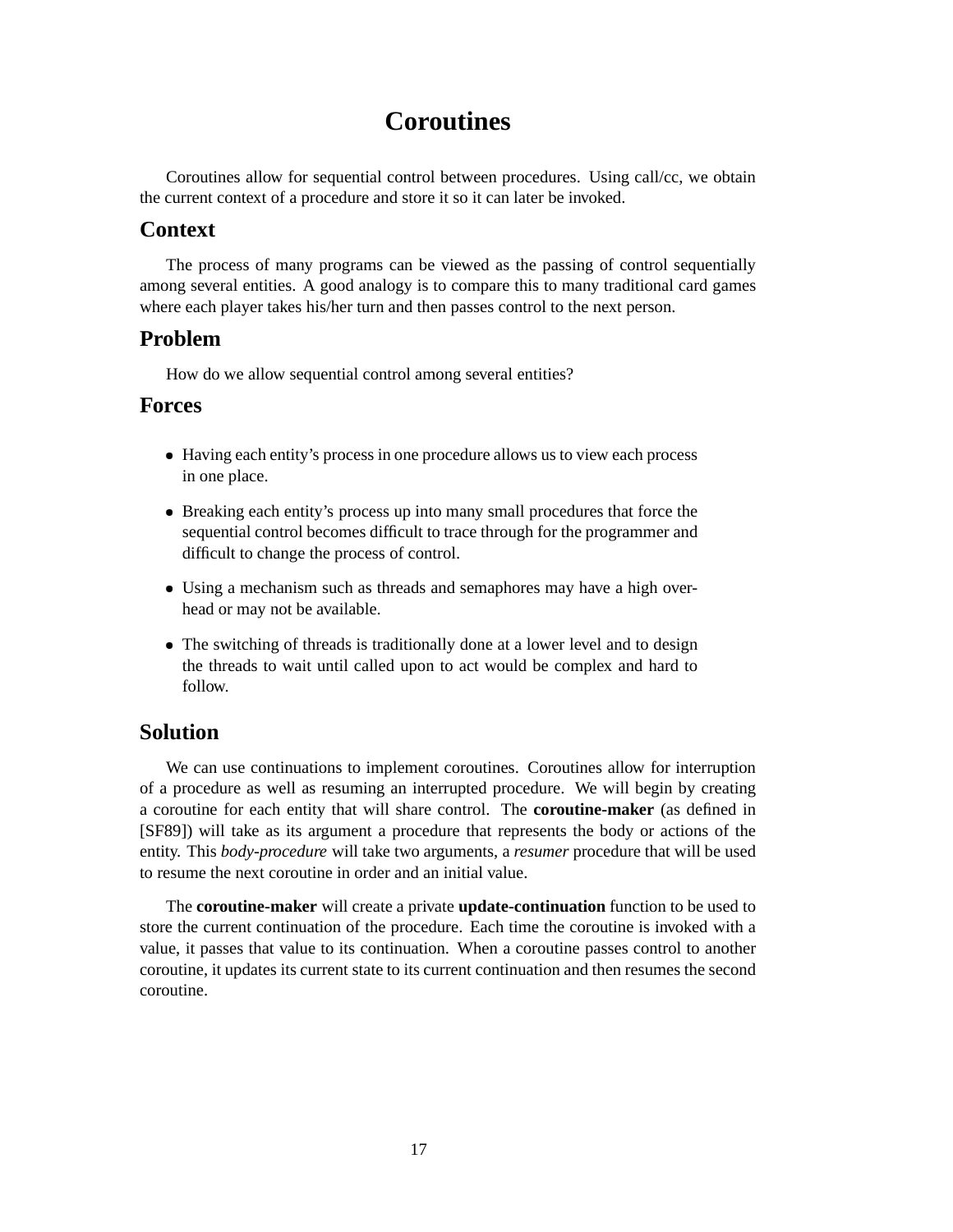#### **Sample Code**

The **coroutine-maker** from [SF89] is:

(define coroutine-maker (lambda (proc) (let ((saved-continuation '())) (let ((update-continuation! (lambda (v) (write-line "updating") (set! saved-continuation v)))) (let ((resumer (resume-maker update-continuation!)) (first-time #t)) (lambda (value) (if first-time (begin (set! first-time #f) (proc resumer value)) (saved-continuation value))))))))

As you can see, **coroutine-maker** makes use of a helper function **resume-maker**. Again from [SF89], **resume-maker** will be defined as:

```
(define resume-maker
    (lambda (update-proc!)
             (lambda (next-coroutine value)
                      (let ((receiver (lambda (continuation)
                                          (update-proc! continuation)
                                          (next-coroutine value))))
                      (call-with-current-continuation receiver)))))
```
#### **Example**

A simple example of coroutines that make use of continuations can be found in [SF89]. A more advanced mechanism and several extensionsto coroutines can be found in [HFW86].

Using the **coroutine-maker** from [SF89] we can create two procedures labelled **ping** and **pong** which will switch control back and forth three times. The **ping-procedure** and **pong-procedure** will be the *body-procedures* (used by the **coroutine-maker** to create the coroutines) for **ping** and **pong** respectively.

```
(define ping
    (let ((ping-procedure (lambda (resume value)
                                (write-line "Pinging 1")
                                (resume pong value)
                                (write-line "Pinging 2")
                                (resume pong value)
                                (write-line "Pinging 3")
                                (resume pong value))))
```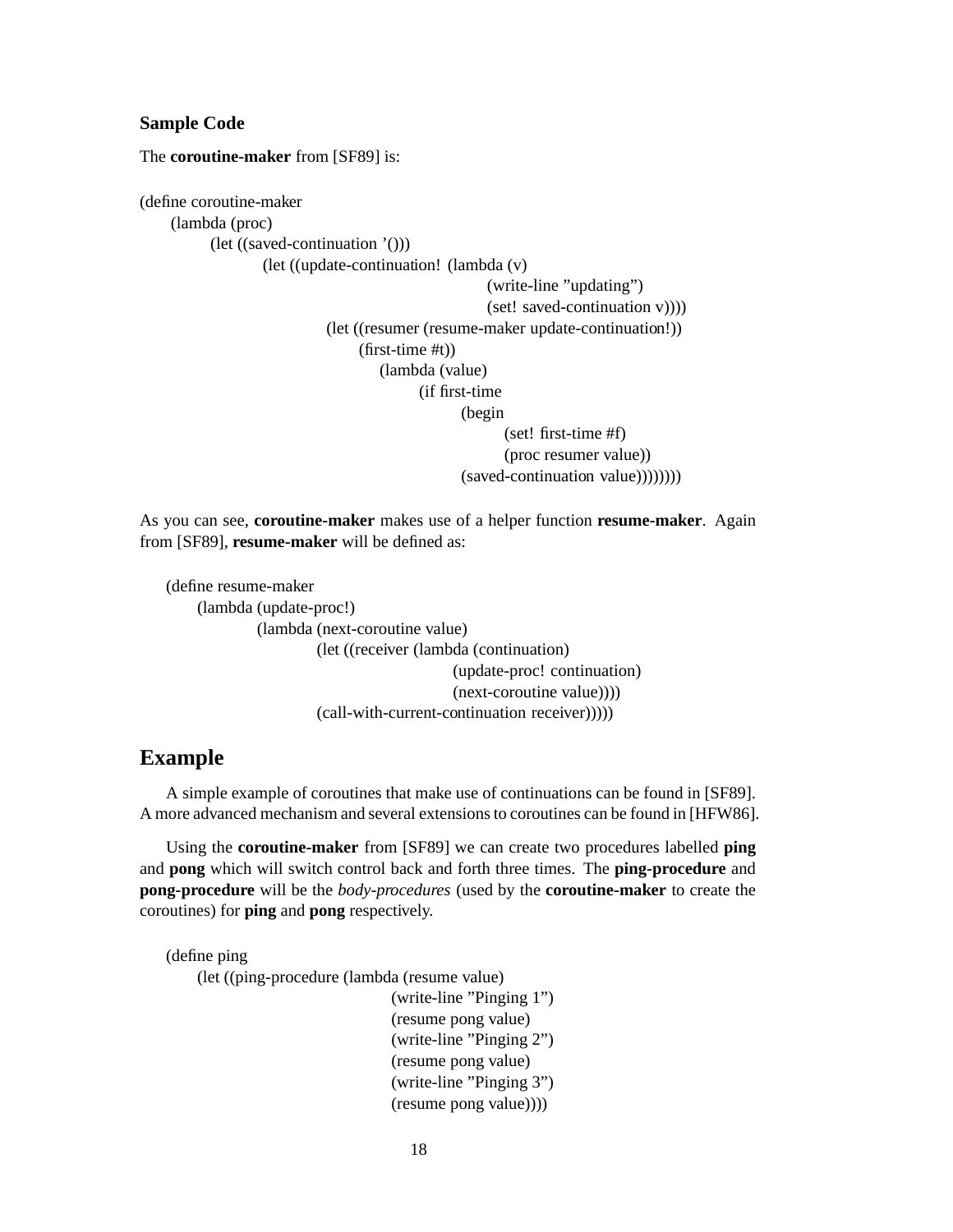(coroutine-maker ping-procedure)))

(define pong

(let ((pong-procedure (lambda (resume value)

(write-line "Ponging 1") (resume ping value) (write-line "Ponging 2") (resume ping value) (write-line "Ponging 3") (resume ping value)))) (coroutine-maker pong-procedure)))

And the output of running **(ping 1)** will be:  $1 \equiv > \pmod{1}$ 

"Pinging 1" "Ponging 1" "Pinging 2" "Ponging 2" "Pinging 3" "Ponging 3" ;Value: 1

#### **Rationale**

The use of continuations to create coroutines allow us to write the process for each entity in one procedure which makes the program more readable and easier to modify. The use of continuations enable us to achieve the same result as threads without modification to the programming language or interpreter.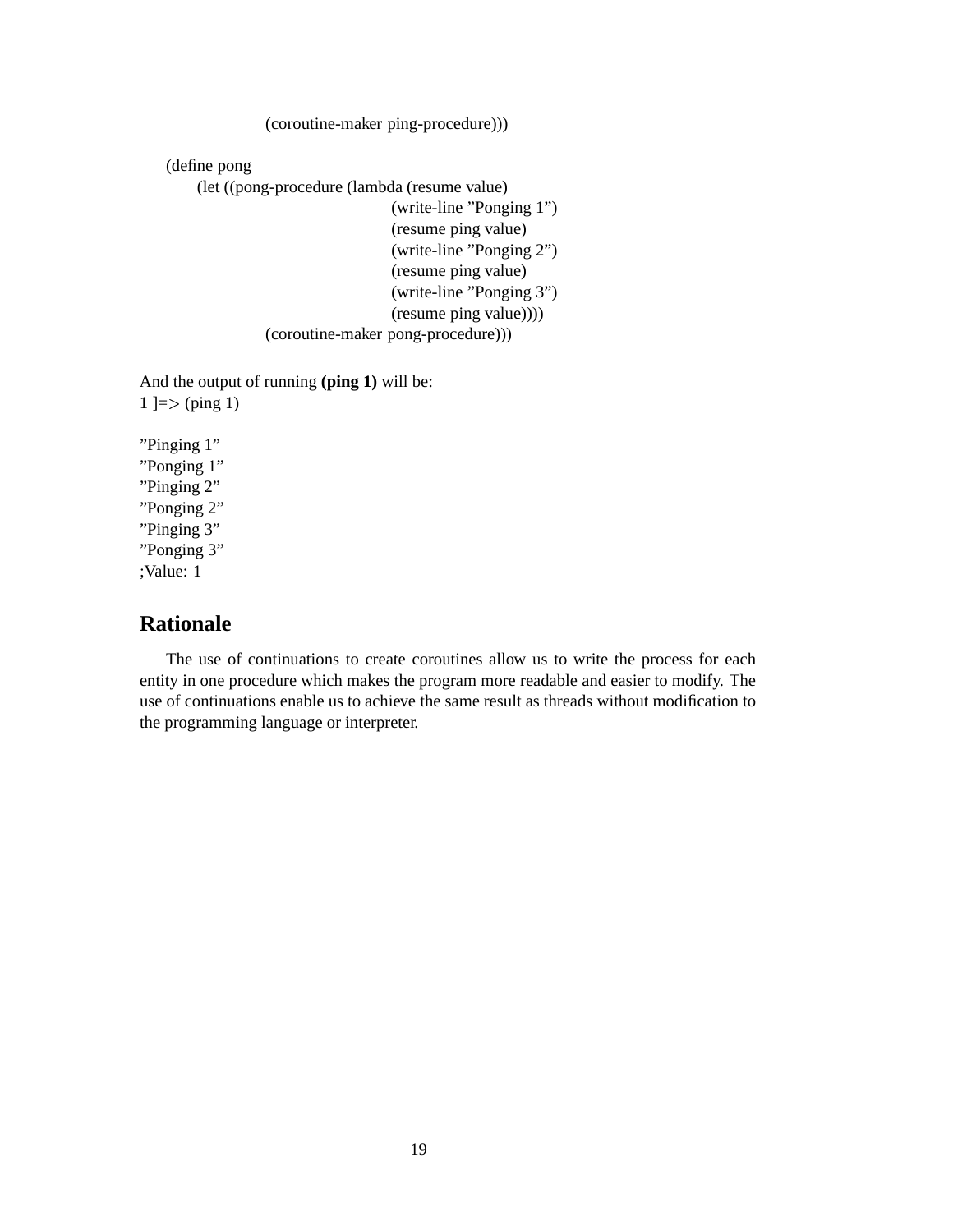# **Non-blind Backtracking**

This pattern addresses the issue of allowing us to move to a previous or "future" point of execution. Continuations are stored for past and future points and "angel" and "devil" procedures are given which allow us to move to a future point of execution or a past point respectively.

### **Context**

We have reached a point in the computation where we wish to stop or suspend the current process and jump to a previous point in the computation.

#### **Problem**

How do we construct a mechanism which will allow us to get back to a past point in execution and follow another path to determine the solution?

#### **Forces**

- We need a simple mechanism for moving back and forth in a computation that is robust enough to handle situations where it may not be enough to simply go back and forth.
- Modifying or redesigning a program to incorporate the mechanism should be simple and not add too much complexity to the existing code that would make it unreadable.
- Designing the system to achieve a form of backtracking through breaking the process into recursive process that achieve backtracking by returning back to the calling procedure would be inefficient if we want to return to a point that was reached very early in the computation. This would also be very difficult to follow for the programmer for complex backtracking programs.

### **Solution**

We can implement non-blind backtracking using **call/cc** to get escape procedures to various contexts. We store these continuations in a global structure so that they can be invoked and the process will return to these contexts in the computation.

In [FHK84] the concept of *devils*, *angels* and *milestones* is presented. A devil will return us to the context in which the last milestone was created. The devil will pass to the continuation the value that was passed to it. Now this value is used as if it were the result of the original milestone expression, possibly allowing us to follow a different path. An angel will send the computation forward to the last encounter with a devil. Again, the value passed to the angel will be given to the devil's continuation allowing us to return to the context of the devil with this value replacing the value returned by the devil. This will allow us to move to more advanced states. A milestone will record the current context to be used by any encountered devils.

As a metaphor, we can take the example given in the introduction of this pattern language. We begin by reading the first paper and we reach a point where we realize that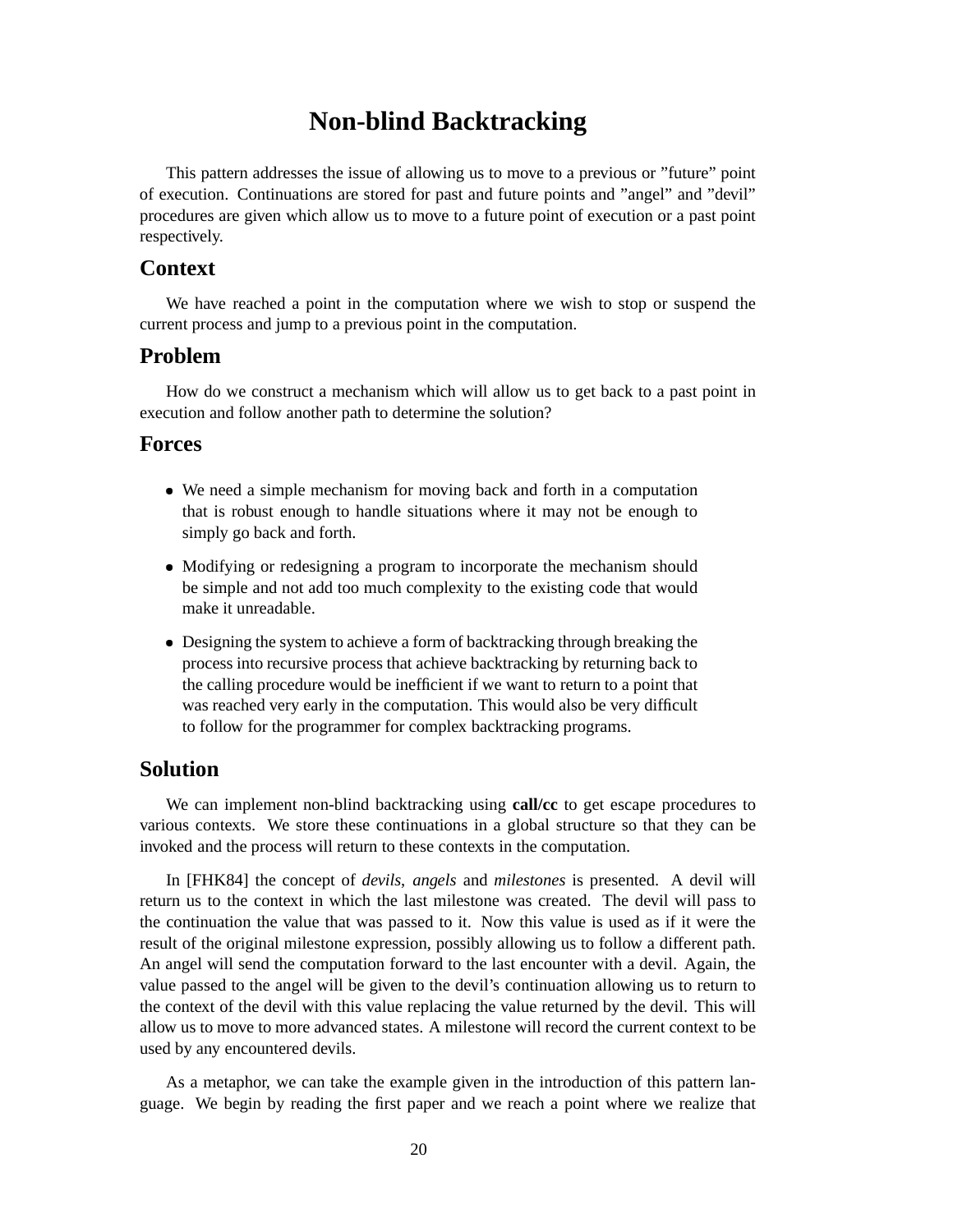we need further knowledge. We set a milestone (remembering where we were in this first paper) and begin reading the references and other material. When we feel that we have sufficient knowledge to continue with the original paper, we return to that paper (equivalent to invoking a devil). Possibly, we didn't read all the references and other related material before we went back to this original paper. If this is the case, after finishing the original paper we decide to go back to reading the remaining references and other material. This is equivalent to invoking an angel.

We also need two datastructures for storing past milestones and future points (where devils were invoked). A simple approach would be to keep two stacks (past and future) since in the simplest case we will only be returning to the previous milestone or the previous invocation of a devil. Other data structures are possible and are often used in artificial intelligence applications [FHK84].

#### **Sample Code**

An implementation of milestone, angels and devils can be seen in [FHK84]. The milestone procedure should simply store the current state in the past entries and return the initial value.

```
(define milestone
    (lambda (x)
           (call/cc (lambda (k)
                        (begin (push past k)
                               x)))))
```
The implementation of a devil will store the current continuation as a future and return to the last milestone with a new value.

```
(define devil
    (lambda (x)
           (call/cc (lambda (k)
                          (begin (push future k)
                                 ((pop past(x))))))
```
And the angel procedure can be written as:

```
(define angel
    (lambda (x)
           ((pop future) x))
```
And for each of these procedures if the corresponding stack is empty it is set up to return the identity function (and the angel or devil procedure returns x).

## **Rationale**

We can now use these procedures to store important points in the execution to be returned to, return to stored states to continue computation and return to computations that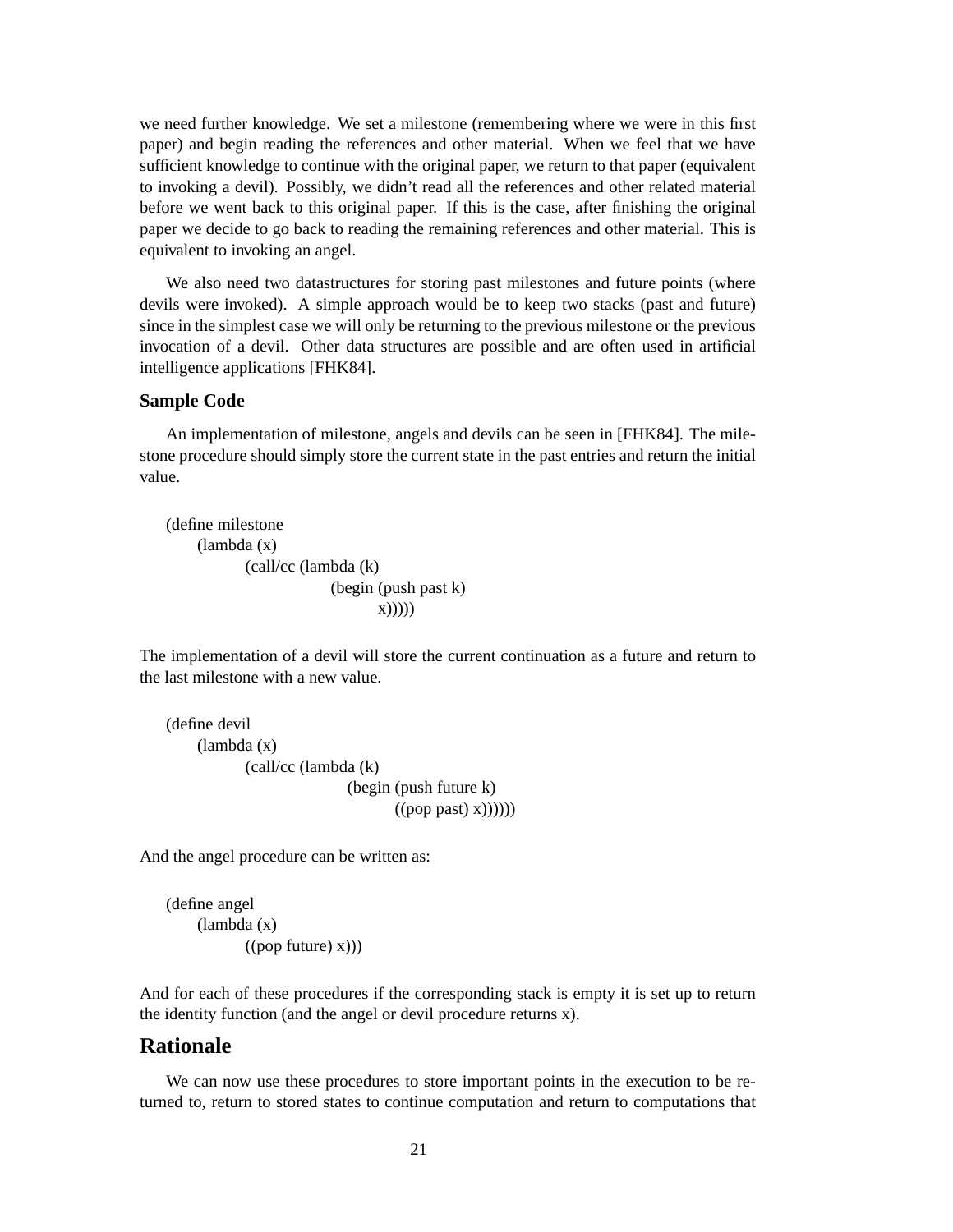were only partially complete. With these procedures, we have a simple isolated mechanism which can be reused in various programs. We can also expand the behaviour by changing the data structure used by the backtracking mechanism from a stack to another structure.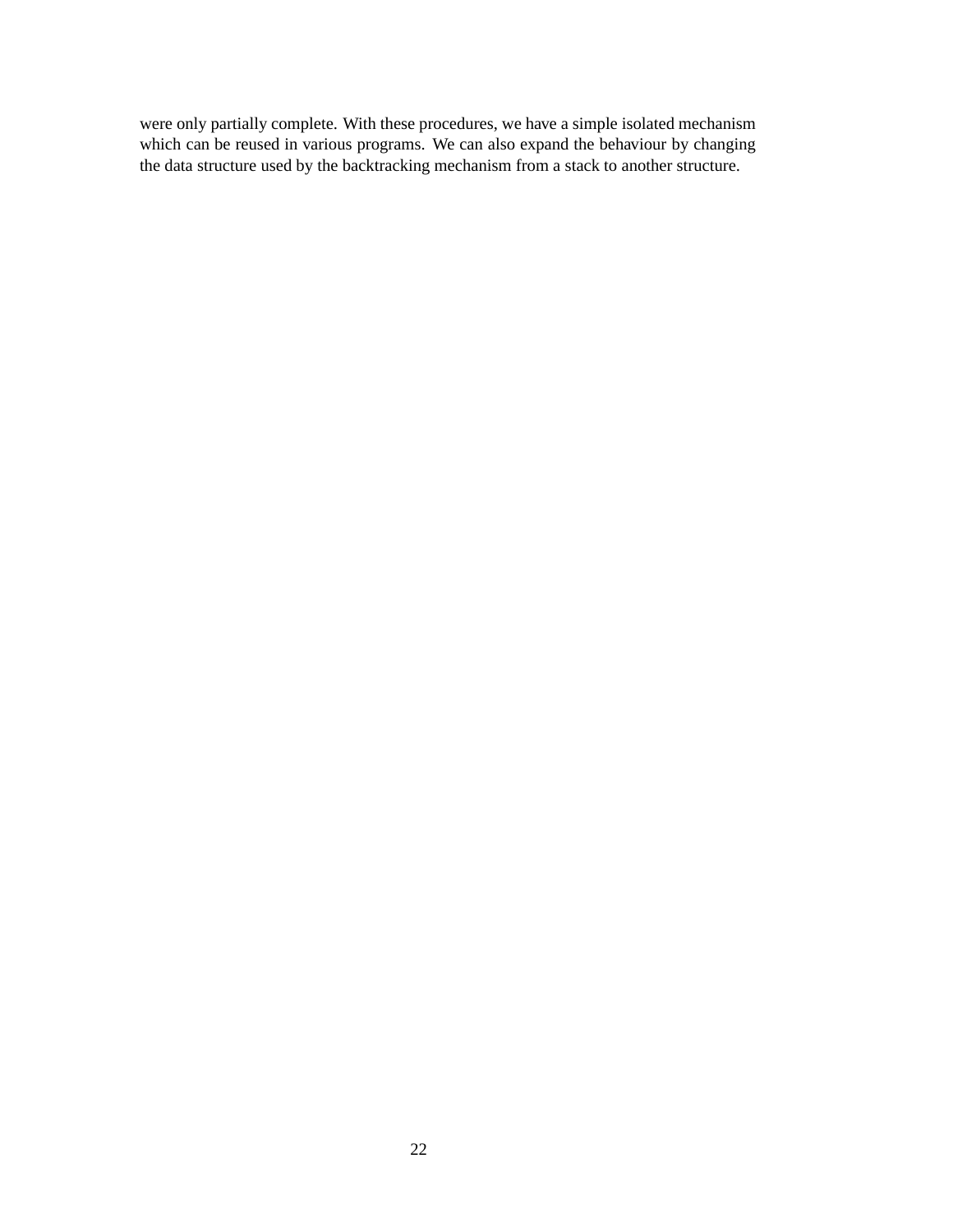# **Multitasking**

Multitasking allows us to enforce the amount of time that a computation can run. Using engines and a timer mechanism we allow for processes to be interrupted (and possibly restarted). Engines use call/cc to get the current context of a computation which is invoking the engine (so that we may return to it after execution is complete) and to get the current continuation of a procedure when it is being interrupted so that it can be continued.

### **Context**

It is often beneficial to perform distinct computations in a parallel fashion even if they are not exactly in parallel. There are also times when we wish to limit the amount of time a computation can take. An example of these would be the *or* of several expressions. Computing the expressions in parallel, if a simple expression quickly evaluates to be true, the computation of the other expressions can be terminated.

## **Problem**

How do we perform this multitasking? This would include allowing for computations to run for a limited period of time, interrupted if they do not complete, and later restarted.

#### **Forces**

- Modifications to the interpreter/compiler or language should be kept to a minimum.
- Using a mechanism such as threads and semaphores may have a high overhead or may not be available.
- Performing the scheduling and state mechanisms in the language will allow for flexibility but is less efficient than a lower level mechanism.

#### **Solution**

We can wrap a procedure in an *engine* (one can think of an engine as similar to a thread). The engine implementation will use call/cc to: 1) obtain the continuation of the computation that invokes the engine so it can be returned to when the engine is complete, and 2) obtain the continuation of the engine when the timer expires so that it is possible to return to the computation if called upon [DH89].

The **make-engine** procedure must take a procedure (of no arguments) which specifies the computation to be performed by the engine. The engine returned will be a procedure of three arguments: 1) the amount of time the engine will be allowed to run, 2) a return procedure which specifies what to do if the engine is done before the time allotted, and 3) an expire procedure which specifies what to do if the time allotted has run out before the computation.

We will not discuss the timing mechanism as a method is given in [DH89] for creating a timer mechanism by overwriting the **lambda** function or by creating a *timed-lambda* function and using it to define all asynchronous functions. We will assume that this timer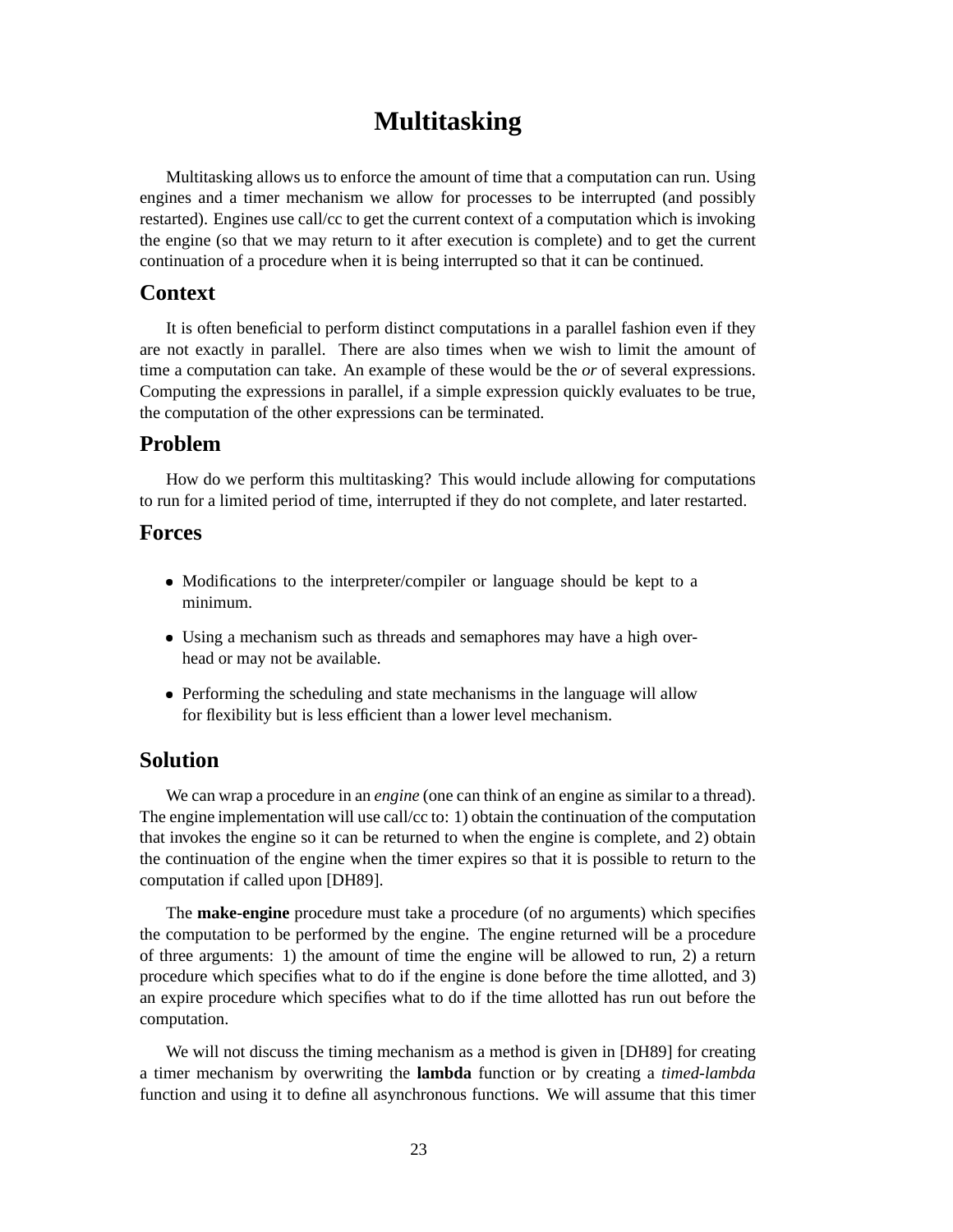given in [DH89] is used. With this timer, a tick is consumed by an engine on every function call.

## **Example**

We can make use of **extend-syntax** (Scheme's macro facility), to create a **parallel-or** which uses engines as (taken from [DH89]):

```
(extend-syntax (parallel-or)
         ((parallel-or e ...)
         (first-true (lambda () e) ...)))
(define first-true
       (lambda proc-list
              (letrec ((engines (queue))
                       (run (lambda ()
                                   (and (not (empty-queue? engines))
                                         ((dequeue engine)
                                            1
                                            (lambda (v t) (or v (run)))
                                            (lambda (e) (enqueue e engines) (run)))))))
                   (for-each (lambda (proc) (enqueue (make-simple-engine proc) engines))
                           proc-list)
                   (run))))
```
## **Rationale**

With continuations, no modifications are needed to the interpreter or compiler (although we do need to make use of the macro facility). There is also a small overhead of timer updates but we can avoid some of these by making some of the code synchronous. We do not need thread nor semaphores built into the language.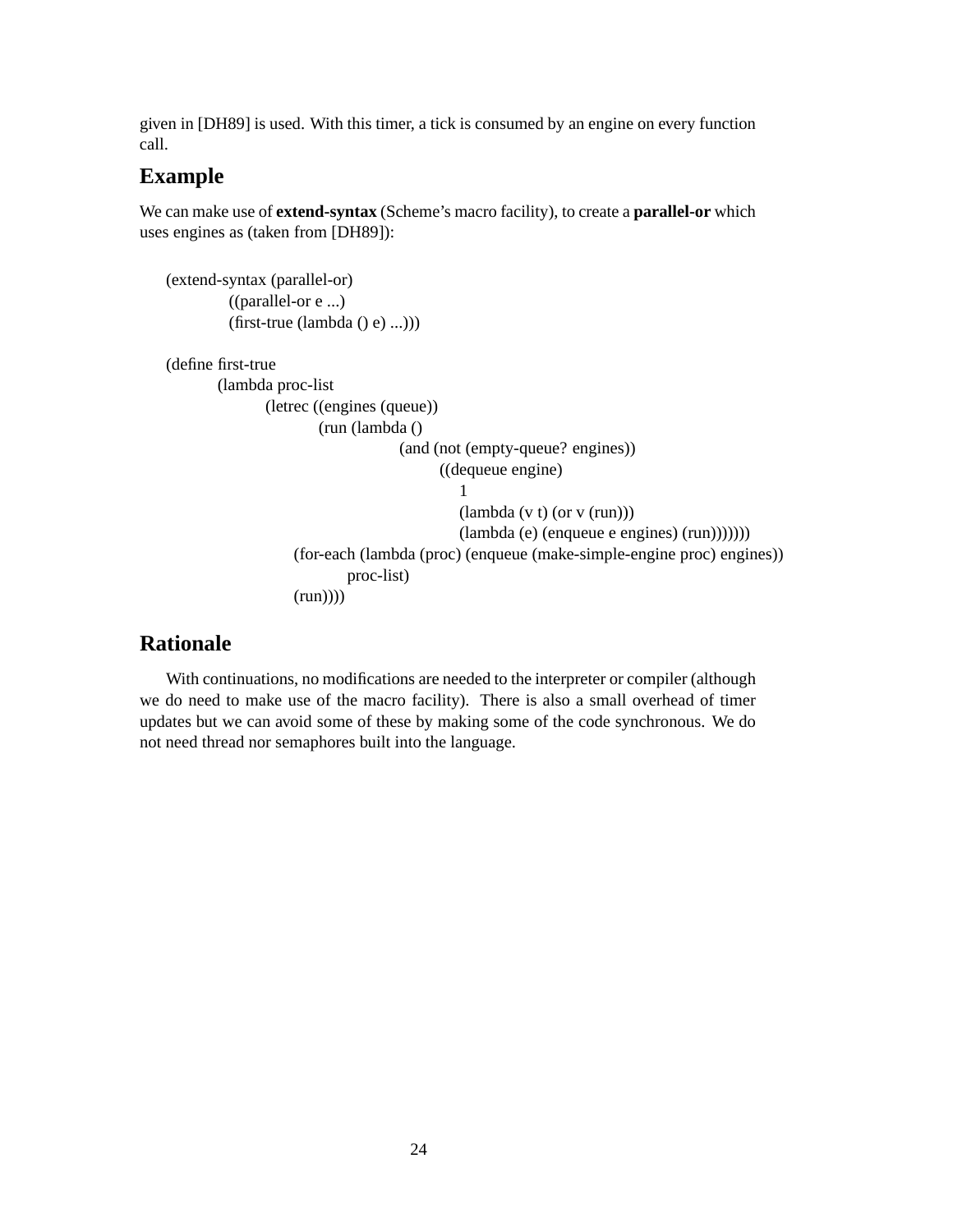# **3 Summary**

We have presented in this pattern language the idea of first class continuations and several repetitive uses of continuations from non-local exits (with the *Escape from a Loop* and *Escape from Recursion* patterns), to control structures (the *Looping with Continuations* and *Escape from and Reentry into Recursion* patterns) to the more complex behaviours (*Coroutines*, *Backtracking*, and *Multitasking* patterns). Although continuations are often confusing and hard to understand (and should normally be avoided for simpler programs), they present us with the ability to add complex behaviours that would otherwise require modification to the language, interpretor and/or compiler (provided we have the means to add to the language).